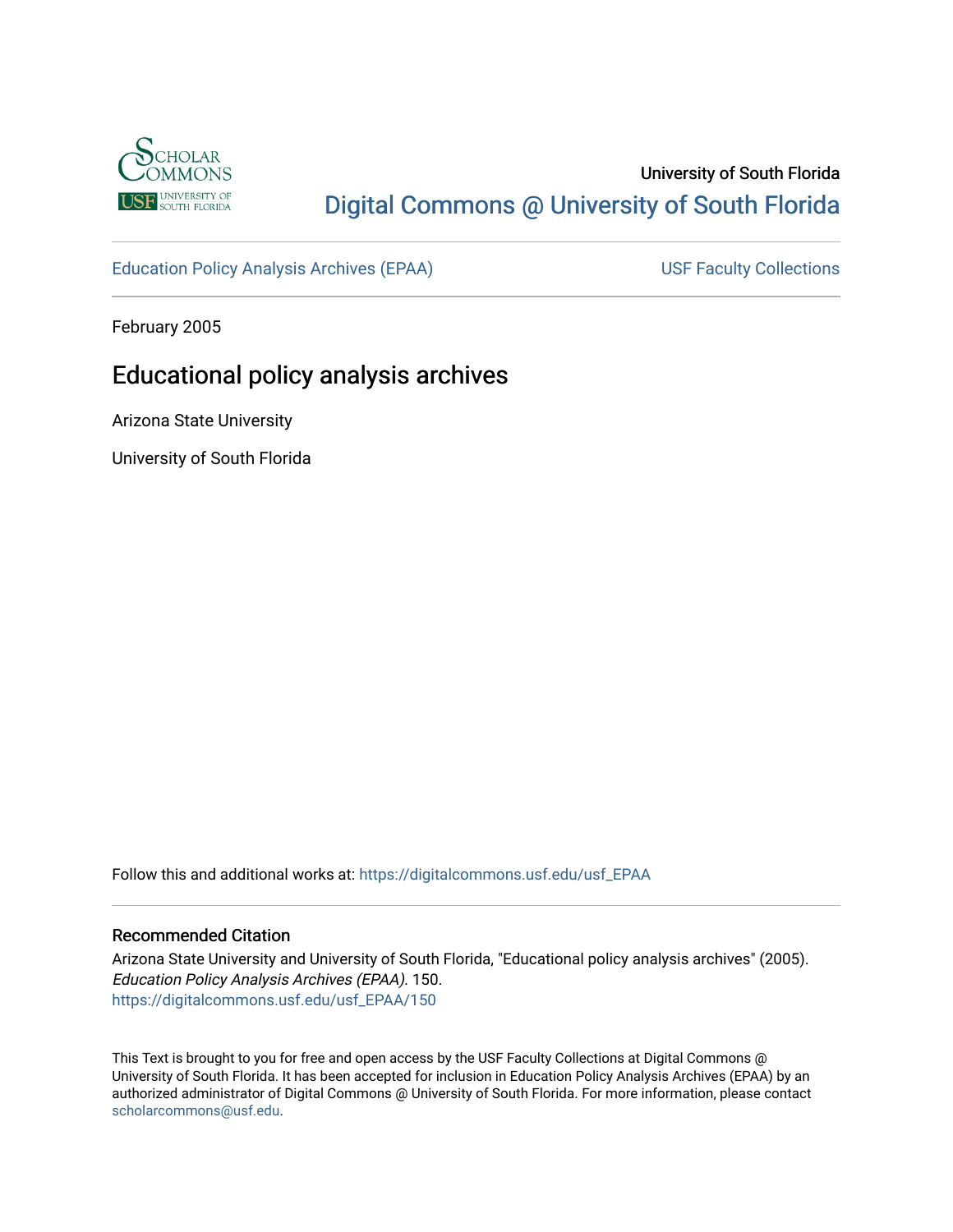# **EDUCATION POLICY ANALYSIS ARCHIVES**

**A peer-reviewed scholarly journal Editor: Sherman Dorn College of Education University of South Florida**

Copyright is retained by the first or sole author, who grants right of first publication to the **Education Policy Analysis Archives**. **EPAA** is published jointly by the Colleges of Education at Arizona State University and the University of South Florida. Articles are indexed in the Directory of Open Access Journals (www.doaj.org).

| Volume 13 Number 14 | <b>February 17, 2005</b> | <b>ISSN 1068-2341</b> |
|---------------------|--------------------------|-----------------------|
|---------------------|--------------------------|-----------------------|

#### **Staking Out the Successful Student**

#### **Christopher Brown University of Texas-Austin**

Citation: Brown, C. (2005, February 17). Staking out the successful student. Education Policy Analysis Archives, 13(14). Retrieved [date] from http://epaa.asu.edu/epaa/v13n14/.

This article was accepted by the previous Editor, Gene V Glass (1993-2004).

#### **Abstract**

With the performance of students, teachers, and schools defining success under current standards-based accountability policies (e.g. Chicago Public Schools (Note 1); *No Child Left Behind Act,* (United States Department of Education, 2002)), school districts are implementing various forms of intervention programs as a means to improve student performance. By examining a pilot summer school program that is transitioning from a 'low-stakes' to a 'high-stakes' intervention program, this article examines the possibilities that exist for students to author themselves as learners, and it questions whether opportunities for students to identify themselves as successful learners are lost when an intervention program, such as summer school, becomes mandatory. The implications of this analysis highlight questions and concerns that policymakers and school personnel need to address when formulating high-stakes standardsbased accountability policies and intervention programs.

Under the current standards-based accountability reforms (e.g. Chicago Public Schools promotion requirements; *No Child Left Behind Act*), a student's failure to perform at the expected grade level criterion results in a series of possible negative consequences, e.g. retention, or contributing to a school being identified as failing. Local school districts implement intervention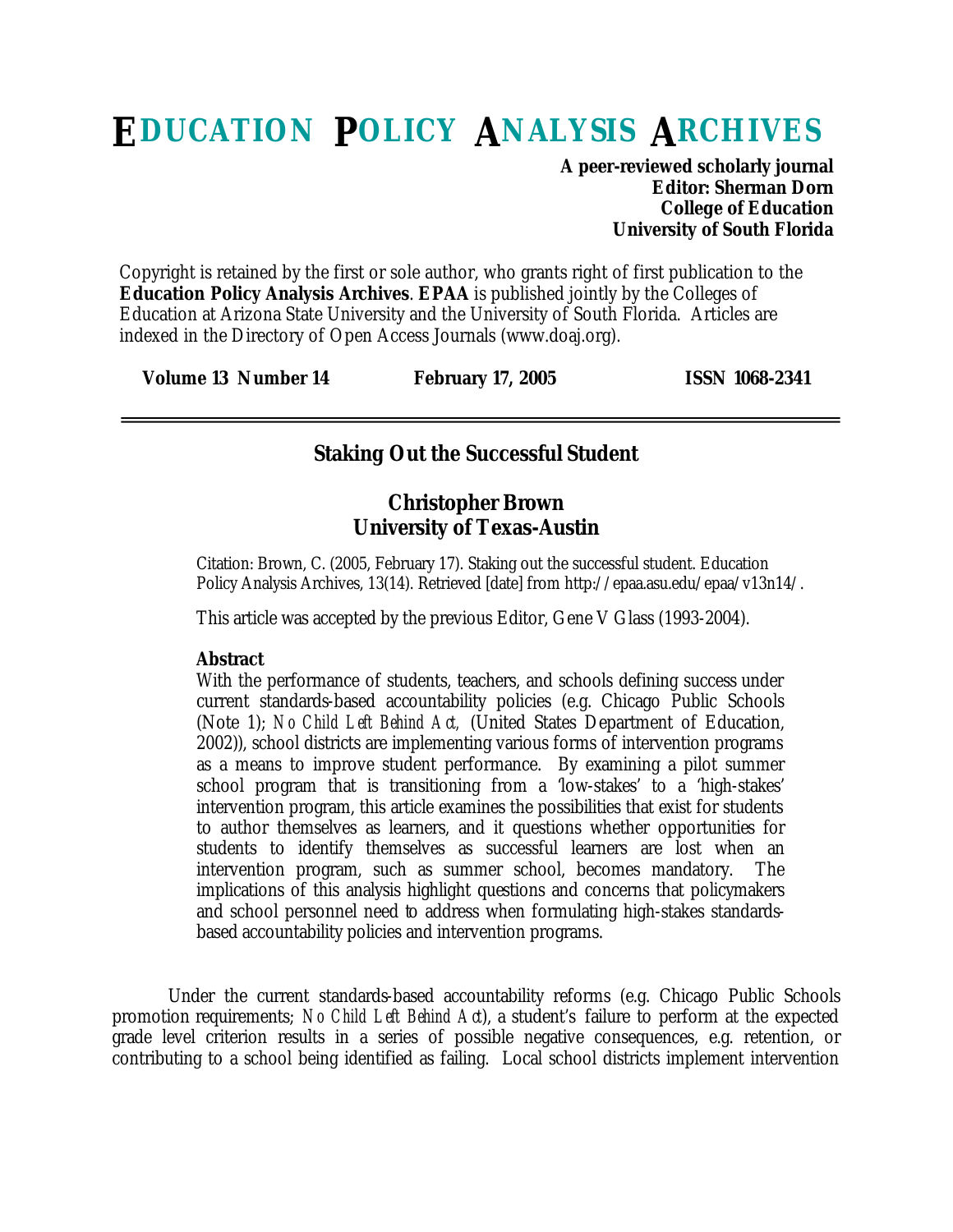programs, such as summer school, to improve student performance and prevent further negative consequences for the child and the school from occurring.

Multiple studies examine the effectiveness of summer school in improving student performance—or what some term preventing summer loss (Cooper, Charlton, Valentine, & Muhlenbruck, 2000; Alexander, Entwisle, & Olson, 2001). For example, Cooper et al. (2000), through a meta-analytic and narrative review of 93 evaluations of summer school, found that summer school programs focused that on lessening or removing learning deficiencies have a positive impact on the knowledge and skills of participants (p. 89). Remedial summer programs have larger positive effects when the program is run for a small number of schools or classes in a small community. Additionally, summer programs that provide small group or individual instruction produce the largest impact on student outcomes (Cooper et al. 2000, p. 92).

Other studies examine the use of summer school as an intervention to avoid retention (Note 2). For example, Roderick, Bryk, Jacob, Easton, and Allensworth (1999), Roderick, Nagaoka, Bacon, and Eaton (2000), Allensworth (2004), and Nagaoka and Roderick (2004) explore the promotion policies within the Chicago Public School System's standards-based accountability reforms. Students in grades 3, 6, and 8 who fail to meet test score requirements on the Iowa Test of Basic Skills (ITBS) may attend summer school and re-take the test at the end of the session to avoid retention. Roderick et al. (2000) and Nagaoka and Roderick (2004) found that student performance in grades 3, 6, and 8 on the ITBS (Note 3) increased since the inception of the city's high-stakes policies. However, Roderick et al. (2000) state that the improvement in 3<sup>rd</sup> grade test scores may be due to the retention of students in the earlier grades. For example, in 1999, Chicago public schools retained 6.6% of 1<sup>st</sup> graders, 4.1% of 2<sup>nd</sup> graders, and 1.5% of kindergarteners; all of these are significant increases from previous school years (Roderick et al., 2000). Retained students still struggle with the promotion policy after repeating their respective grade (Roderick et al., 2000; Nagaoka & Roderick, 2004) (Note 4). Roderick et al. (2000) conclude that these policies are keeping students on track through demonstrating increased test scores for students prior to (e.g., 63% of  $6<sup>th</sup>$ graders passing) and after (e.g., 83% of  $\bar{6}^{th}$  graders passing) the promotion policies took effect. Yet, these authors have found that retained students are doing no better than those socially promoted, and students retained two years in a row are progressing at a slower pace (Roderick et al., 2000; Nagaoka & Roderick, 2004) (Note 5).

Within the analysis of the effects of intervention programs little discussion exists as to what effects such programs have on student identity. How does being identified as a failing student by a set of state or district mandated criterion affect one's self-construction as a learner. Are opportunities for students to identify themselves as successful learners lost when an intervention program, such as summer school, becomes mandatory? Such questions typically do not take on a role of prominence within the standards-based accountability movement. The emphasis on students within accountability policies resides in the student's ability to perform, demonstrating whether or not that student exemplifies the skills necessary to succeed within the system.

By examining a pilot summer school program that was in the process of transitioning from a 'low-stakes' to a 'high-stakes' intervention program, I explore the possibilities that exist for students to author themselves as learners. Consequently, the implications of this analysis highlight questions and concerns that policymakers and school personnel must address when formulating high-stakes standards-based accountability policies and intervention programs.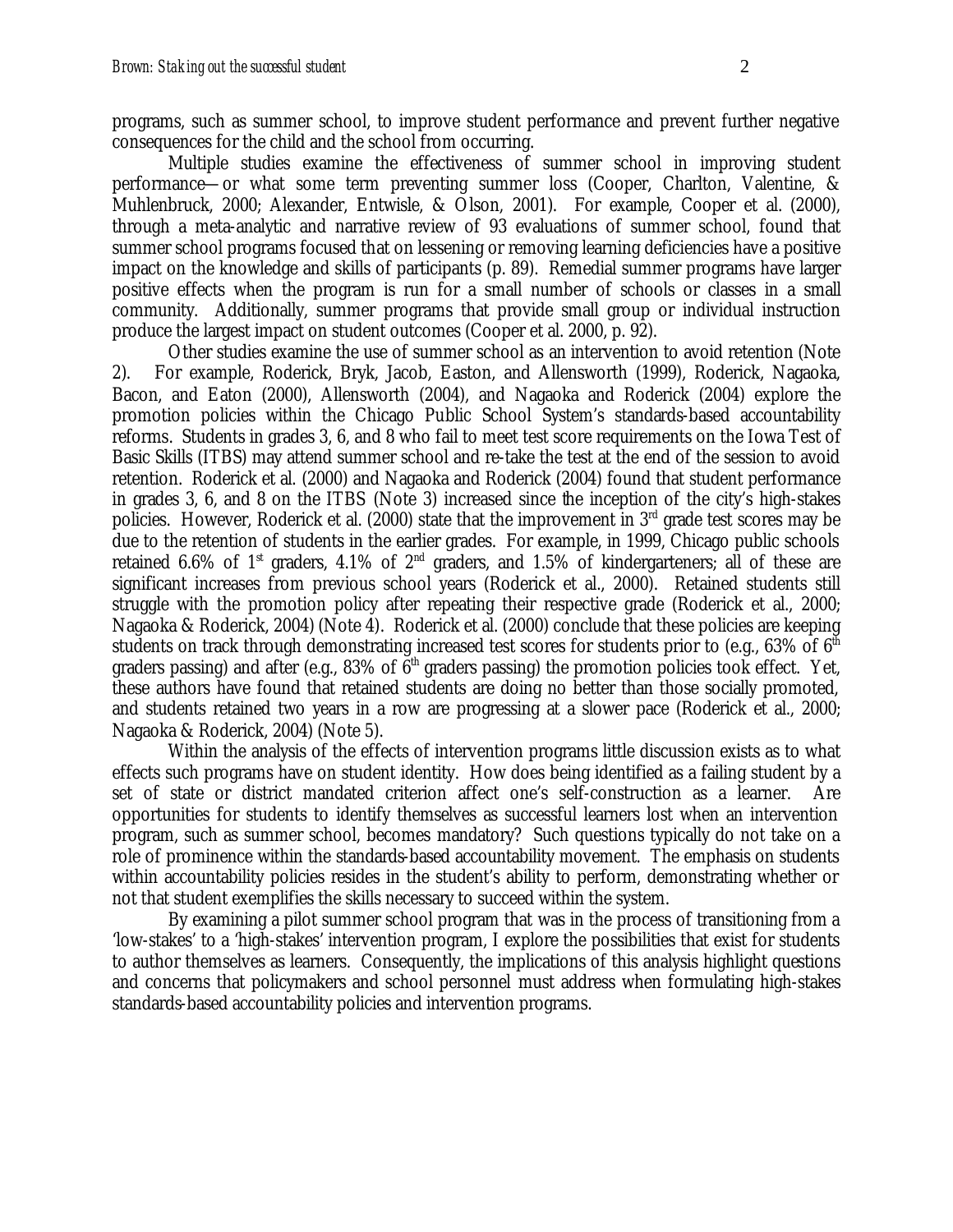#### **The Context**

This study took place in a mid-size city in the Midwestern United States in the summer of 2002. The District developed this summer intervention program in response to a state-based statute titled *No Social Promotion* for grades 4 and 8 (Note 6). Thisstatute called for local school districts to develop a set of promotional criteria based on student performance on the state's standardized tests at grades 4 and 8, a student's report card, and teacher recommendations. The District developed a policy that determines the promotion of a student to the fifth or ninth grade to be based on a set of District-developed hierarchical criteria (Note 7). The District's first criterion is for the student to attain a minimum grade in language arts, math, science, and social studies. Failure to do so requires the student to attain a proficiency score of basic in that subject area on a state-based standardized test (Note 8). Failure to achieve that score(s) provides the student with the option to be retained or to attend a summer program. Thus, the student must pass the summer program in order to be promoted. Student failure of the program results in grade retention. This policy went into effect during the 2002-2003 school year.

The District piloted this observed voluntary summer program in order to prepare itself for the policy's implementation. Only students from the District's Title 1 schools were eligible to attend the program. The primary reason for this requirement is that Title 1 funding covered part of the cost of the program. The criteria used to recommend students for the summer program was based on a student's performance in math and language arts. The criteria (Note 9) for identification of  $4<sup>th</sup>$ grade students eligible to attend the mathematics program required a student to meet two of the three following criteria, and that there is an expectation that the student's attendance during summer school will be good.

#### Mathematics Criteria

- 1) The student's  $3<sup>rd</sup>$  quarter  $4<sup>th</sup>$  grade report card identifies the student as either emerging or progressing in number and operations.
- 2) The student's  $3<sup>rd</sup>$  quarter  $4<sup>th</sup>$  grade report card identifies the student as either emerging or progressing in algebraic reasoning.
- 3) The student is in the bottom 25% of his/her class in mathematics procedural and conceptual knowledge.

The criteria for identification of  $4^{\text{th}}$  grade students eligible to attend the language arts program required a student to meet two of the three following criteria and that there is an expectation that the student's attendance during summer school will be good.

#### Language Arts Criteria

- 1) The student's  $3<sup>rd</sup>$  grade state based reading test score was a minimal or basic.
- 2) The student's current Basic Reading Inventory Level was grade 5 or less.
- 3) The student's  $3<sup>rd</sup>$  quarter  $4<sup>th</sup>$  grade report card identifies the student as either emerging or progressing in comprehends a variety of texts.
- 4) The student's  $3<sup>rd</sup>$  quarter  $4<sup>th</sup>$  grade report card identifies the student as either emerging or progressing in applies six traits of writing.

Once the teachers identified those students who met the above mathematics and/or language arts criteria, the school principal sent a letter home inviting the student to attend the program. (See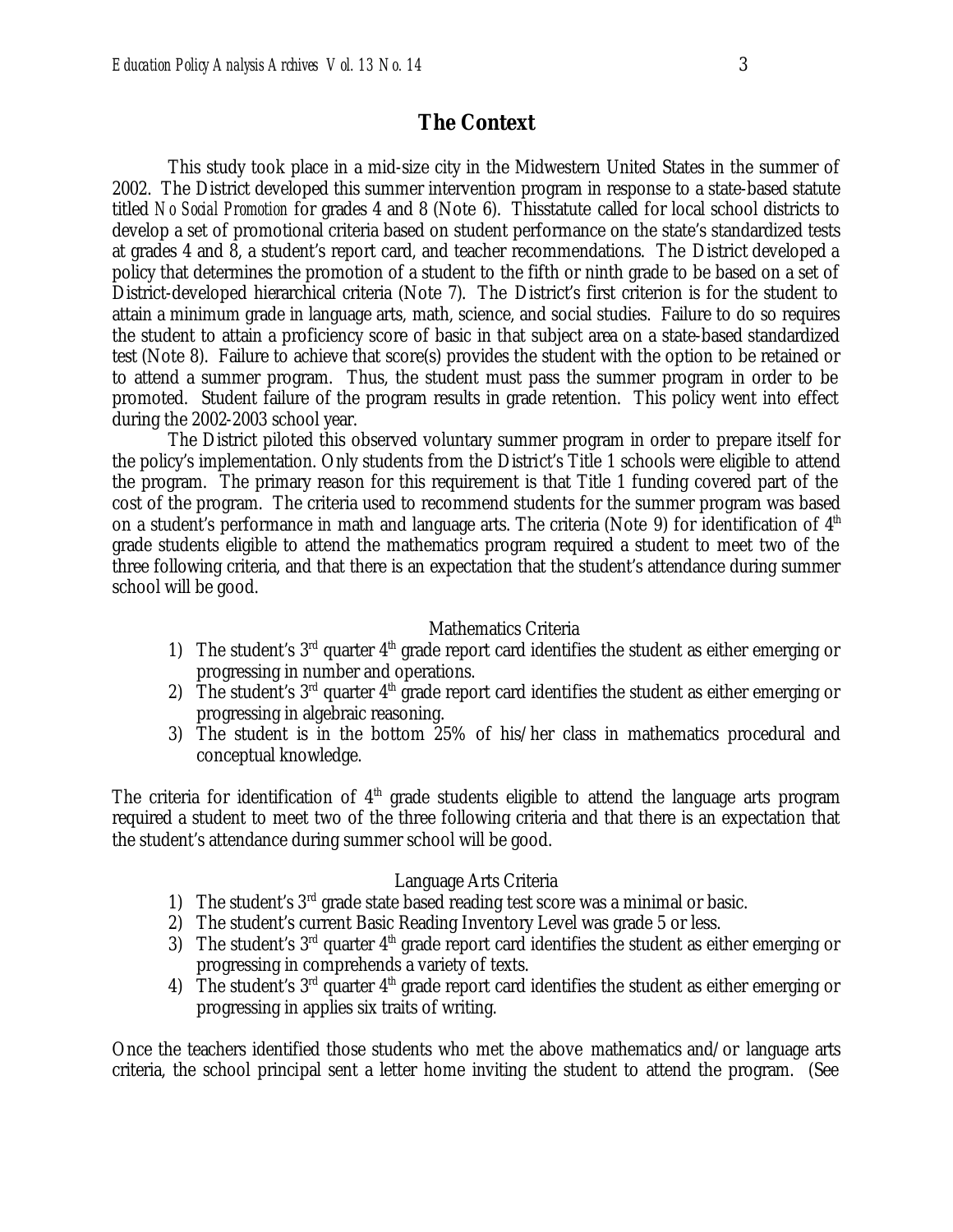Appendix 1 for a copy of the form letter.) The letter introduces the program to families as a voluntary opportunity for their child to improve her academic skills.

The District designed the summer program so that the students will take two course sections each day. Math and language arts were offered for the fourth grade summer school program. Site selection for this program took place at schools within the District that offered enrichment courses. Enrichment courses lasted for three weeks for any student in the District grades three through five. (Students who were not enrolled in the summer school program had to pay a fee and have their own transportation to take these enrichment courses.) The District divided enrichment school sites by location so that there were enrichment and summer school programs on the North side and on the South side. The program lasted for 29 days. In order to serve more students in the enrichment programs, the District conducted enrichment and summer programs at one school for three weeks on the North or South side and then moved to another school on the North or South side for the remaining three weeks. One of the reasons the summer school program located itself in the same buildings as the enrichment program was to offer students who only needed assistance in math, (which was the first class of the summer school program) to take the math class first and then an enrichment class during the second section of the day. If a student needed assistance in language arts only, she would take an enrichment class first and then the language arts class second. However, almost all the students'  $4<sup>th</sup>$  grade teachers recommended that they enroll in both classes. In addition, different teachers taught the math classes and the language art classes. Finally, by using Title 1 monies to fund the summer school program, the District offered free transportation and a free breakfast to all participants.

#### **Authoring One's Self as a Learner**

Standards-based accountability reforms identify the students in regards to their level of performance in relation to a stated criterion or standard. Absent from this type of identification are the families', peers', or the students' own construction of themselves as a learners. When students enter an intervention program, how do these multiple constructions of themselves as learners affect their ability to identify themselves as students? For this article, Bakhtinian theory is used as a means to theorize the affects of the summer school program and the various stakeholders' images of that student on her self-construction. Bakhtinian theory provides a lens to tease apart the complex dialogues that exists within education and educational policy. Such a deconstruction provides an opportunity to identify the influence of these dialogic interactions on the student's self-authoring process.

According to Mikhail Bakhtin (1984; 1986), constructing one's self in the dialogic process is exemplified through the concept of authoring. Authoring, as understood through the dialogic relationship, is framed through the idea of the individual, the author, existing in constant relationship between other individuals and discourses (Bakhtin, 1986, p. 95). For Bakhtin, discourses are social phenomena that cover the entire range "from the sound image to the furthest reaches of abstract meaning (Bakhtin, 1981, p. 259). For example, the summer school student operates in dialogic relationships with her teachers, her classmates, the discourses of schooling, peer groups, pop culture, etc.

In view of Bakhtin's framing of the dialogic relationship, the summer school student addresses and answers herself, her teacher, and her classmates (Bakhtin, 1984; 1990; 1993). This fluid movement between multiple dialogic relationships creates a situation where the student's selfidentification (Note 10) shifts depending on the individual she addresses or answers. For example, the student might ventriloquate (Bakhtin, 1981; Holquist, 1990; Wertsch, 1991) the school's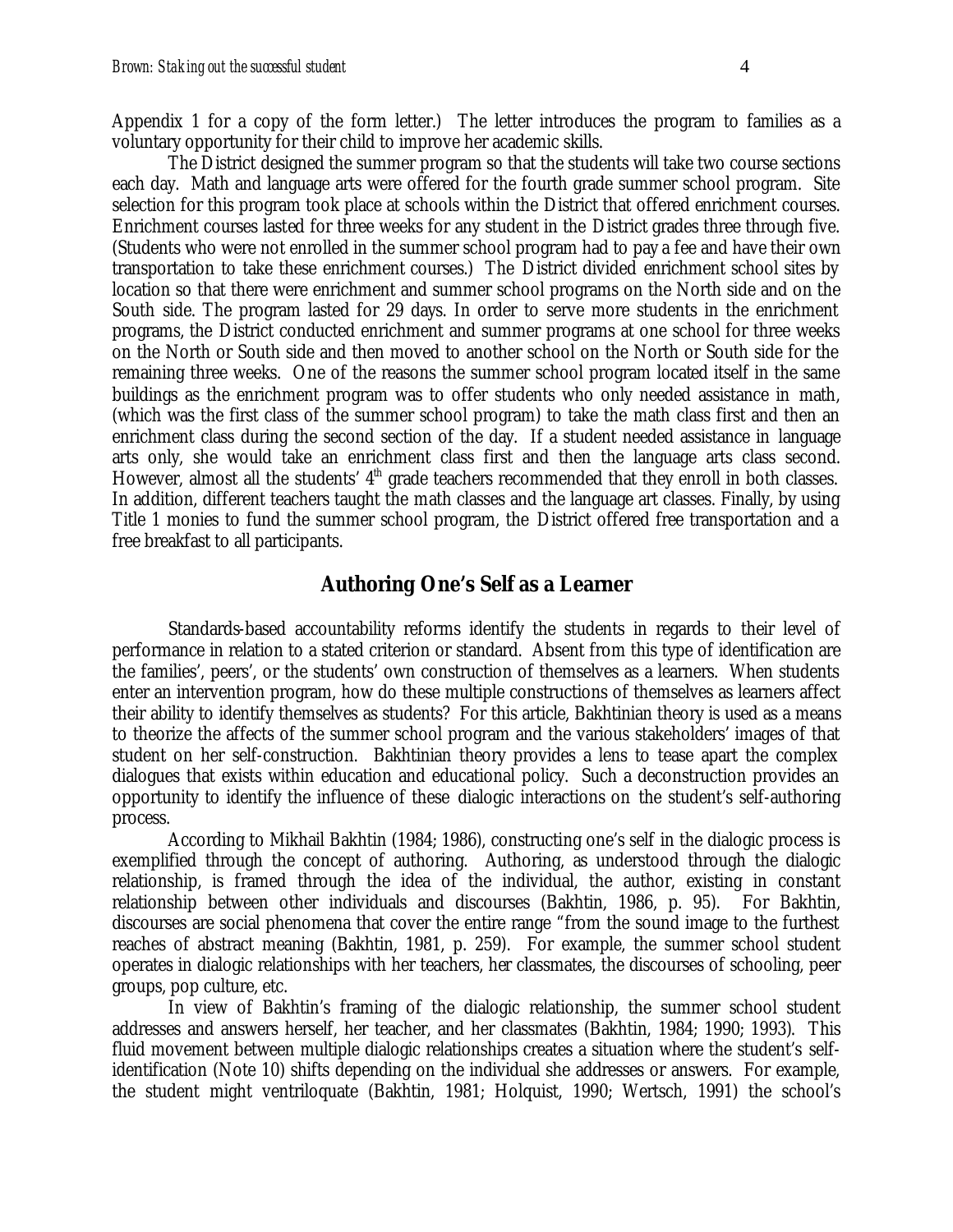authoritative discourses by simply mimicking the words of her teacher or the curriculum. Additionally, the student might decide to take on the role the teacher verbally assigns her and wear it (Note 11) throughout the day in order to avoid drawing unwanted attention. The student might adopt this "clothing of language" as her own and decide that these "clothes" are what she will wear while she is in school, possibly at home, or even around her friends (Bakhtin, 1984, p. 291). These acts of ventiloquating and wearing another's words represent the interaction of many authors and many histories on the student's identity.

Furthermore, for Bakhtin, a student is in a constant state of construction in shaping who she is. A student's authoring of herself and the world around her is not the creation of a completed selfimage. Rather, she is constantly changing her identity and the world around her through the various dialogic interactions that take place throughout the day and her life. Additionally, the people, objects, artifacts, etc that she interacts with on a daily basis have a history of their own that were shaped through their own dialogic relationships. Thus, the student's authorial process is in constant formation and reflects her various dialogic interactions with individuals and discourses (Bakhtin, 1986; 1993).

This article explores the generative constructs of these dialogic relationships and the density of discourses that influence the summer school student's self-authoring. Through this exploration, it is argued that the administrators', the teachers', the parents', and the students' framing of the summer program fostered multiple dialogic interactions that are not a part of the typical school year. These interactions allowed the students an opportunity to develop their selves in a supportive environment, which in turn lead to a positive self-image for many of these students.

#### **Methods**

This project developed out of a study that examined the effects of summer school on a student's identity as learner and a peer. Multiple forms of data collection were used throughout the project. Students were surveyed (Note 12) when entering  $(n=42)$  and exiting  $(n=30)$  the program (Note 13). In addition, parents were surveyed at the end of the program  $(n=11)$ . Observations took place primarily in a Language Arts program (19 two-hour observations) at the South side location. Observations were conducted in the math program (8 two-hour observations) in order to identify patterns in my data and to contrast the students' experiences in different classroom settings. Field notes were generated after each visit in order to use in the analysis process. Additionally, two focal students were followed throughout the program, Steven, a bi-racial student diagnosed with Attention Deficit Disorder in kindergarten, and Teri, a Caucasian student who missed two months of school due to illnesses related to her tonsils, which were removed during the school year. Both students participated in the language arts program and the math program. Students were interviewed at the beginning and the end of the program. One of the two focal students' parents was interviewed. Pre- and post interviews were given to the students' two language arts teachers, Ms. Collins (a Caucasian female in early 30s who has taught elementary school for five years) and Ms. Hoff (a mid-twenties Caucasian female teacher who has one year of teaching experience as a substitute) who team taught the Language Arts class for all the students, and Ms. Klein (a Caucasian middle-aged woman who has taught for  $15+$  years.), a third of the students' math teacher, including the two focal students (Note 14).

Insights pertaining to the effects of this summer program on the authoring of the summer school student are drawn from the previously listed data sources. To provide additional support for these observations, direct quotes are included from the interviews and excerpts from program artifacts (such as the form letter from principals to parents) throughout the remainder of this article.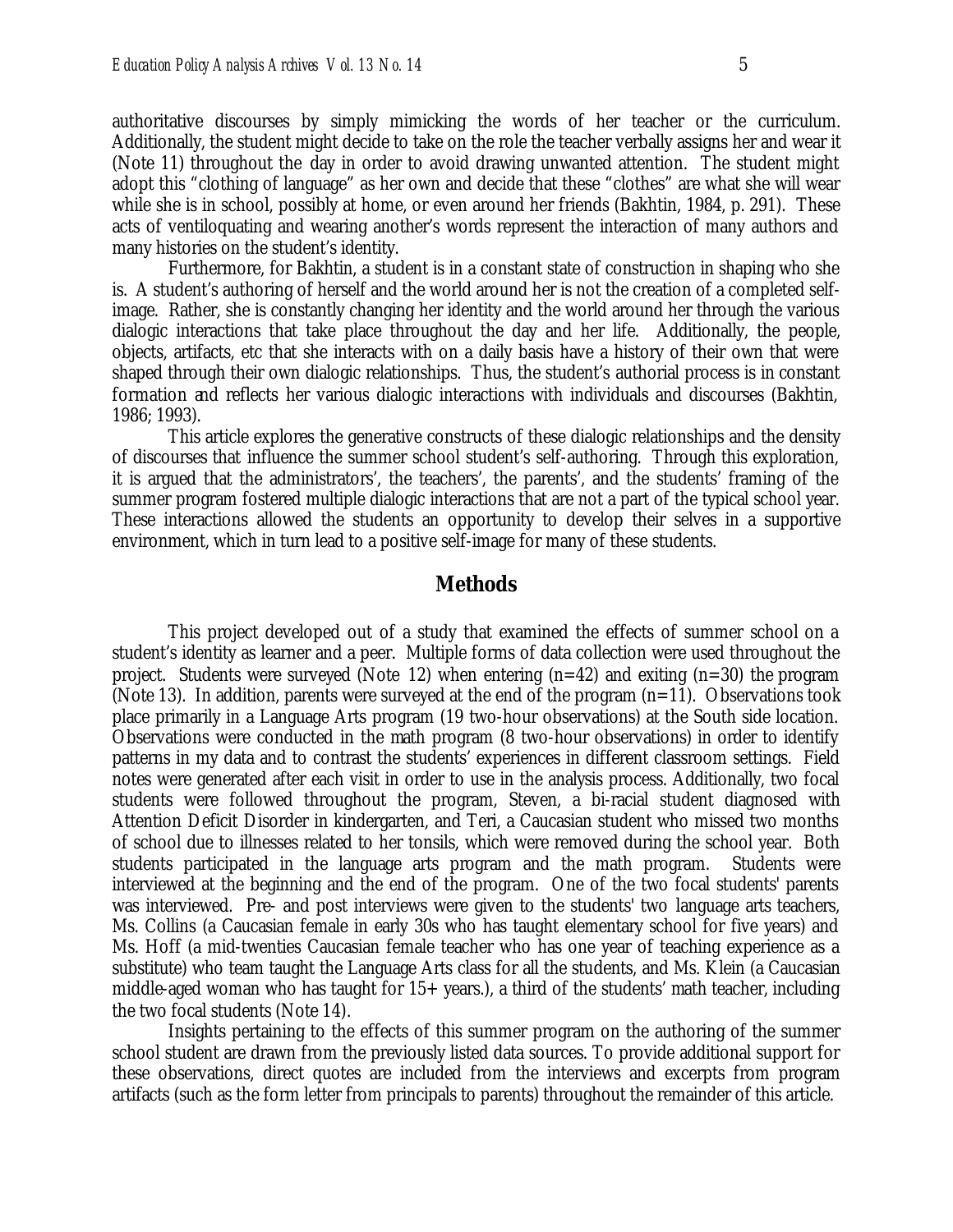This analysis followed traditional qualitative inquiry (Wolcott, 1994; Strauss, 1996; Graue & Walsh, 1998). Field notes and interview transcripts were read and reread in order to identify relevant themes in the data, which were then coded using both external and internal codes (Graue & Walsh, 1998). External codes are codes that come out of my theoretical and conceptual perspectives about this research project (Graue & Walsh, 1998, p. 163). Internal codes are codes that develop through my reading of the data (Graue & Walsh, 1998, p. 163). For example, an external code was the teachers' constructions of the students. An internal code was the students' identifying themselves as successful learners. From these codes, the theme of providing the students with a chance to feel successful as learners was established. These themes derive themselves from the relevant data, and they were read against the text in search for contradictory evidence (Wolcott, 1994; Strauss, 1996; Graue & Walsh, 1998). From the memos developed in the analysis, narratives were written to describe the emerging themes (Graue & Walsh, 1998). Finally, these narratives were analyzed against Bakhtin's theoretical constructs of authoring and dialogic relationships in order to deconstruct the complexity of the dialogic processes that frame the student's ability to construct one's self as a learner.

#### **Results**

#### **Opportunity**

From the beginning, the intentions of this summer program were to provide the students with an opportunity to enhance their learning skills, e.g. the form letter from principals to parents. Because retaining students was not an issue, the majority of stakeholders (the administrators, teachers, parents, and students) did not express concern or anxiety as to what would happen over the course of the summer. For example, the three teachers interviewed for this study saw the summer program as an opportunity for the students to gain more confidence and to maintain, if not improve, their academic skills. Below, Ms. Klein's statement exemplifies this relaxed attitude that the three interviewed teachers had at the beginning of the summer school program. She saw this program as a time for students to build confidence and to foster more participation in the classroom discourse.

What my image of summer school is is that it's a more relaxed atmosphere. The pace is a little slower. We're all feeling a little less pressured to accomplish something that… I don't feel like I have to… I don't have to finish this unit by this time and have an assessment because the report card is coming or something like that… And I think that's real freeing for a lot of these kids, especially from these kids who my assumption, and the ones I know… They weren't big participants in their school year math class, for example. So I think they can feel more comfortable and confident about participating than they would ordinarily. So I think it's a pretty good match. (Ms. Klein, initial interview)

Ms. Klein identifies this program as an opportunity for both the teacher and the student to build confidence and to enjoy participating in the school experience. She and the other interviewed teachers frame the students within a relaxed atmosphere rather than under the auspices of salvation (Popkewitz, 1998) or failure.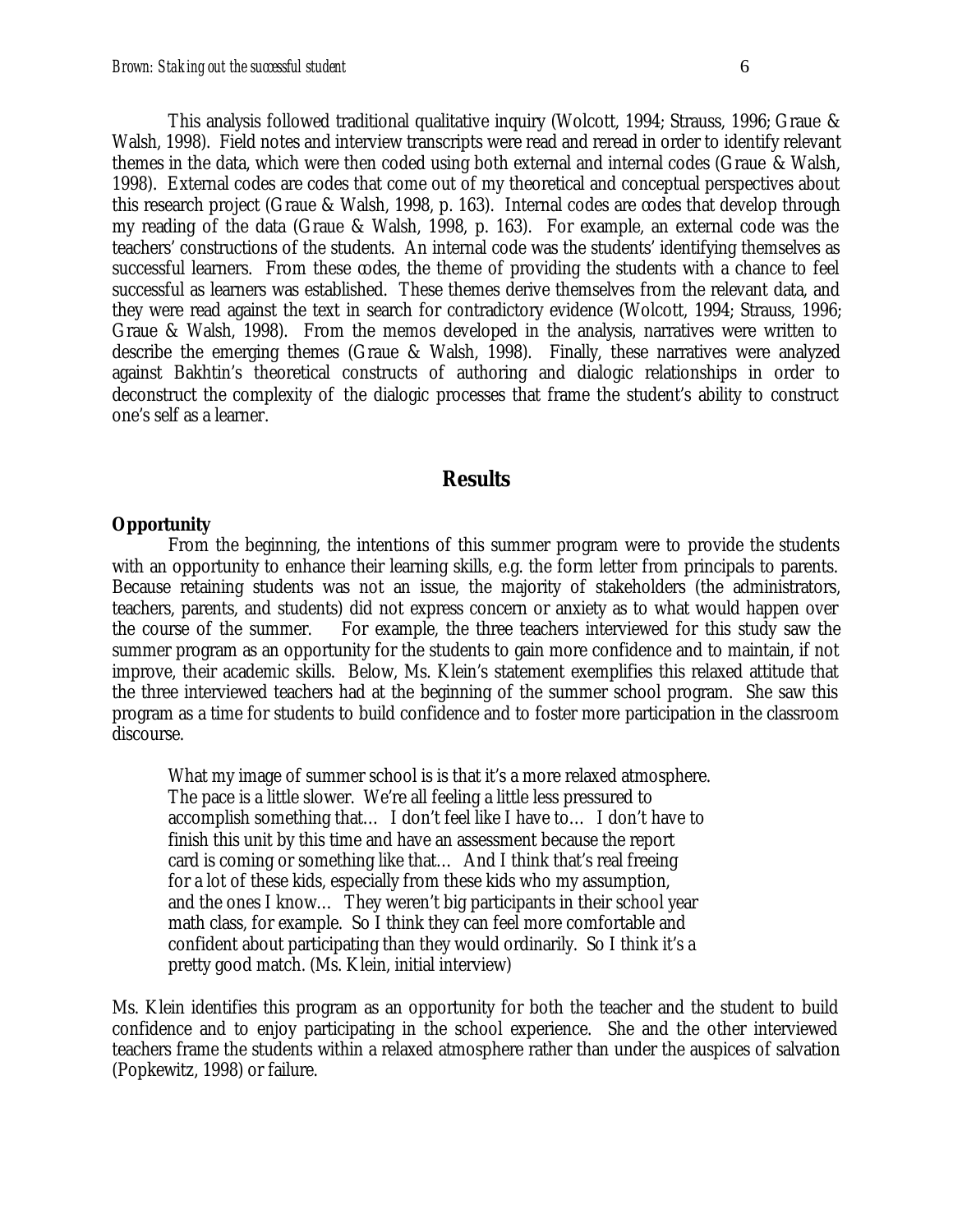The recruiting letter for language arts teachers mirrors this idea of support for students. It states:

[District's name] will pilot [program's name in bold face type] for rising 5<sup>th</sup> graders from schools eligible for Title 1 programming who need additional and intensive instruction in reading and math to meet anticipated criteria for promotion and to be successful at the next level. (February 15, 2002)

This document frames the students that the teachers would work with as needing support as they progress into the 5th grade. The primary goal was to assist the students in becoming proficient at the next grade level.

Additionally, all three teachers interviewed at this program felt less pressure to perform or to meet curricular deadlines. Rather than state that these students had to meet specific goals by a certain time, as demanded by a high-stakes intervention program, these teachers saw this intervention as a chance for these students to improve their academic and social skills at a pace that was not frustrating for the students. For instance, Ms. Hoff's comments reflect this concern in building the students' skills.

Interviewer: What is the purpose behind this program?

Ms. Hoff: I think to help these students… increase their reading ability. I'm sort of getting a sense that these are kids who would either not passing into the  $5<sup>th</sup>$  grade or were really struggling in  $5<sup>th</sup>$  grade if they didn't have this summer class. So they really need to… improve, I think, upon their skills they had coming into the reading, so they leave with perhaps more skills. Or just skills they might have had before but maybe they didn't have enough experience for kids so they become second nature. Just to give them a stronger base so that when they get into  $5<sup>th</sup>$  grade, they're not struggling as much.

Opportunity and experience underlay Ms. Hoff's and the other teachers' construction of what the program provides these students. These teachers and the District artifacts define summer school as an opportunity rather than a necessity. The teachers' desires to at least maintain the students academic skills in a caring and low stress environment plays a critical role in shaping the dialogic relationships that exist between themselves, the students, and the program itself. The teachers oriented their expectations of their students in such a way that the students' needs drove the curriculum rather than meeting a specific performance standard, such as a cut score on a test.

#### **Student uncertainty**

Although the program's teachers had a vision as to what was to take place over the course of the summer, the students who entered summer school were unsure as to what they would experience. Below, Teri's comments reflect this apprehension.

Interviewer: Is this your first time in summer school? Teri: Yeah. I: Were you excited about coming?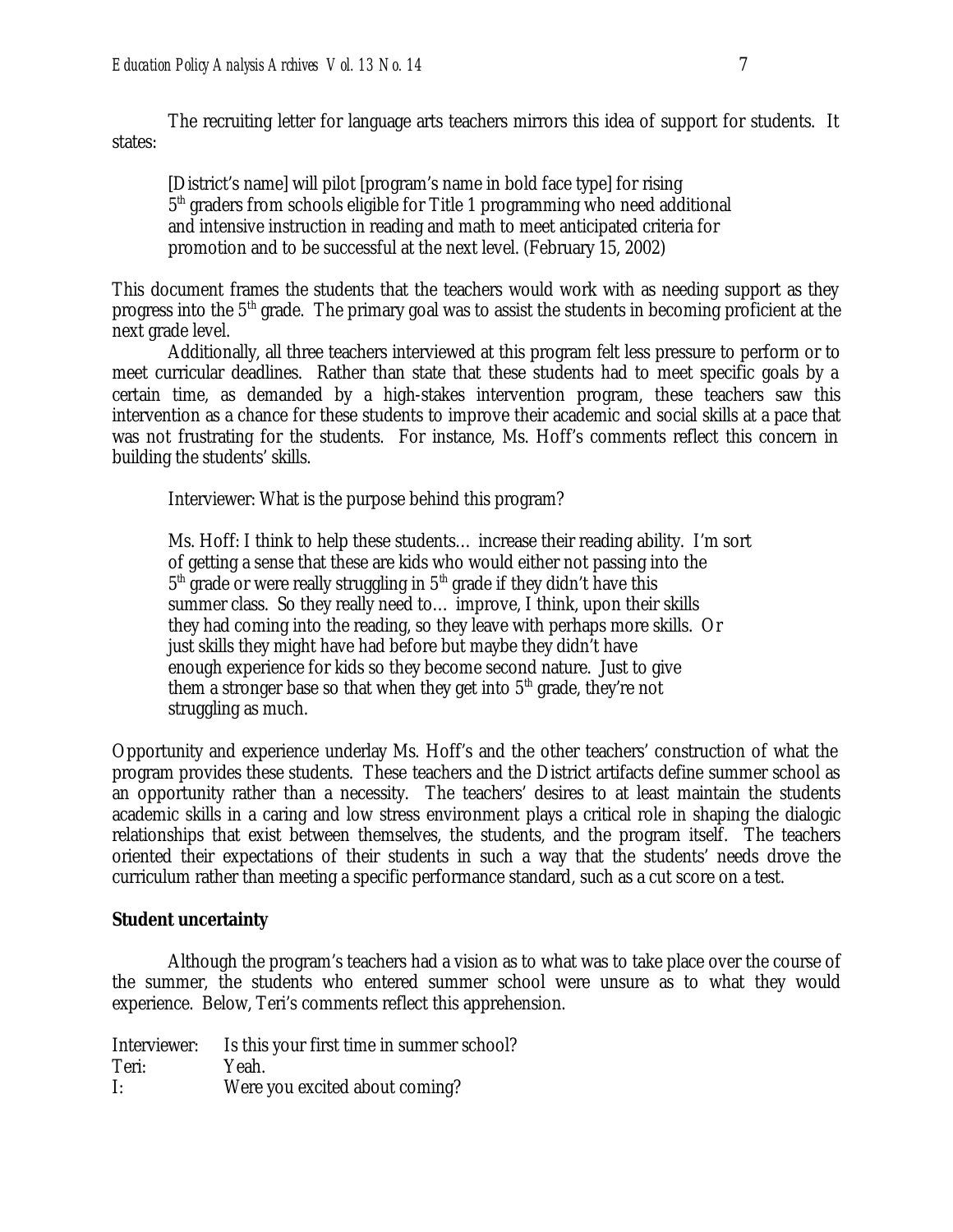| T:             | Not really                                                        |
|----------------|-------------------------------------------------------------------|
| $\mathbf{I}$ : | Why not?                                                          |
| T:             | Because I didn't think it was going to be fun                     |
| $\mathbf{I}$ : | What did you think was going to happen?                           |
| T:             | Like we'd have to work really hard.                               |
| $\mathbf{I}$ : | Okay What do you think you were going to learn this summer?       |
| T:             | Like, stuff to help me read and do math.                          |
| $\mathbf{I}$ : | What did your mom and dad tell you about summer school? (Note 15) |
| T:             | That it was going to be fun.                                      |

By initially defining the summer program as place where she would work "really hard," Teri assumed that summer school would mirror her previous experiences of schooling. Whether or not highstakes are in play. Teri's expectations mirror what most students think when they are told that they have to attend summer school.

#### **The program**

The participants' statements and District documents authored the summer school student through the idea of improving a student's reading and math skills. This emphasis on improvement also appears in how these teachers define a successful summer program, which provides additional insight in how the authoritarian stakeholders in the program frame their expected responses from the students. For example, Ms. Collin's defines a successful program similarly to Ms. Hoff's objective to improve the students' reading skills. She states:

If we end the summer with… close to the same amount of kids that started. I think that will be a huge success. Hmm… (PAUSE) If they can talk about and demonstrate some of the strategies that we've been working on. My big goal is for them to read cover to cover while constantly questioning what they read. If they're asking lots of questions when they read… If they each have a library card. (Ms. Collins, initial interview)

Ms. Collin's goals for her students were tangible within the time span of the program. Her intentions were to provide these students with the skills that successful readers possess—being an avid reader, using multiple strategies to make meaning or decode words, etc (Fountas & Pinnell, 1996). Ms. Collin's, her colleague's, and the program's goals created relationships with the students that deemphasize achieving a single goal or test score while encouraging these students to develop multiple academic and social skills. Helping students build academic skills rather than attempting to 'fix' the students academic or social behaviors frame the teacher's dialogic relationship with the student in a different light.

#### **The curriculum**

The teachers, parents, and students interacted with the program's curriculum. In many ways, the teacher-implemented curriculum answered what the summer program's expectations were for the students and parents. Furthermore, the curriculum provided the students with an understanding as to what their teachers and the summer program would expect of them.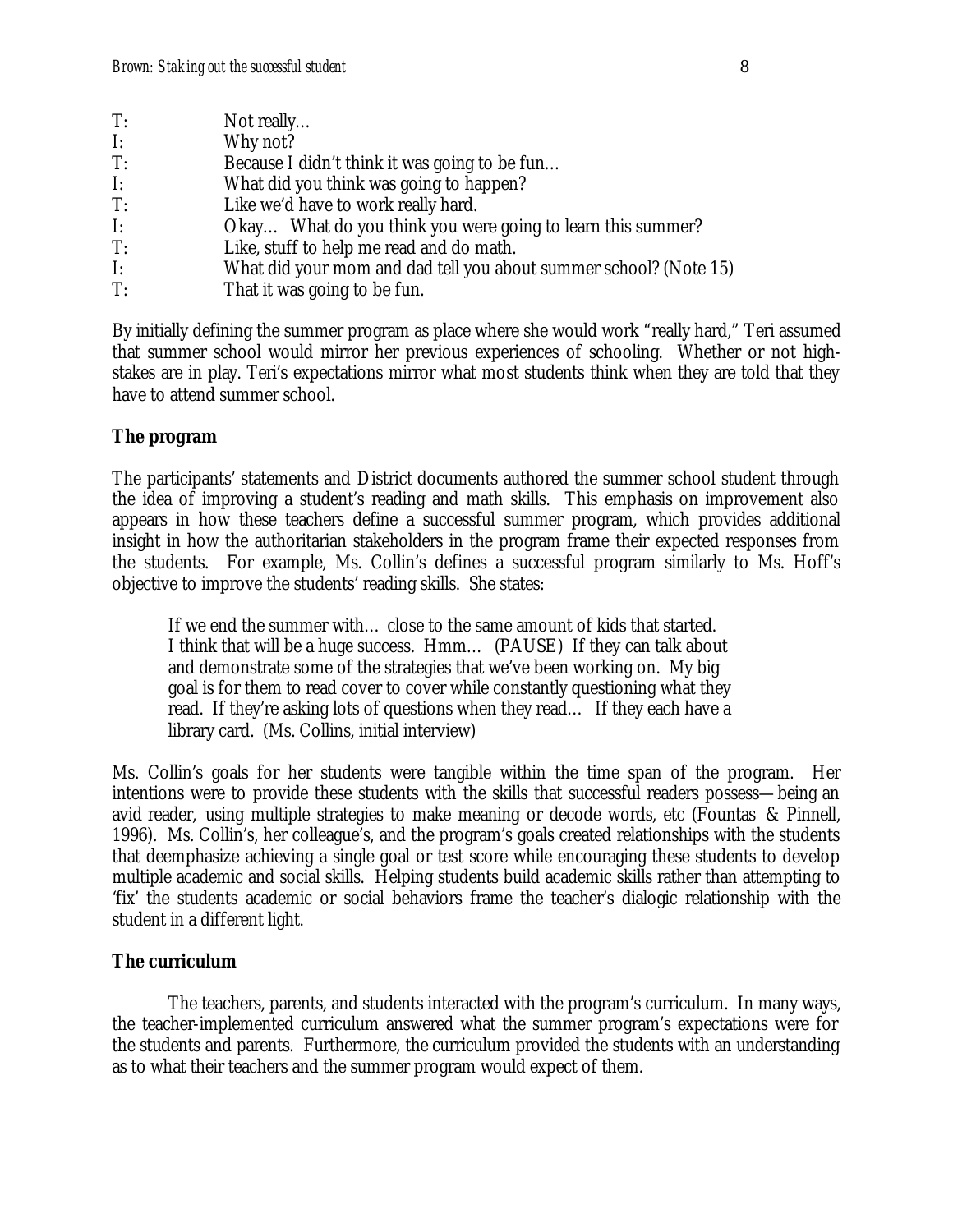Although the curriculum played a large role with the interactions that took place in the school, the District did not design the summer program with a standardized curriculum or curricular method in mind (e.g. Direct Instruction (Engelmann & Osborn, 1999)). Additionally, the District did not provide the teachers with specific goals or targets to reach. The District subject area coordinators made curriculum suggestions and provided support to the teachers through meetings and providing subject specific materials. For example, the math teachers were part of a grant with the local university where they worked with a District math coordinator and university professors in developing instructional practices that fostered the understanding of math concepts rather than fact based knowledge--using instructional models such as cognitively guided instruction (Carpenter & Fennema, 1999). The summer school math teachers from both sites met weekly and discussed what content they thought vital to teach to their students. The literacy teachers met sporadically with a literacy resource person from the District and planned instruction at their respective sites rather than as a team. The literacy teachers were asked to use what the District administrators defined as a balanced literacy approach and to emphasize the use of non-fiction texts in their instruction.

The absence of clear curricular requirements is seen in the statements of Ms. Hoff.

Interviewer: What were you told were the goals for the summer program and the kids?

Ms. Hoff: I think in the summer, it's done a little differently than during the school year. It's definitely more laid back in the sense that we're not really given clear expectations of… "This is what you had to do in your classroom. This is what it should look like." We set it up to look like and to work with something we were comfortable with. The primary expectation that I got was the fact that these kids need to read. They need to have an opportunity to read during the day. They need to be able to strengthen their skills. (initial interview)

The script by which the teachers interacted with their students depended upon their professional judgment. This emphasis of their instruction was on providing the students with opportunity to use and maintain the skills they already possessed (Ms. Klein makes similar comments when discussing the math expectations). For example, in the languages arts program, reading instruction and book selection focused on the students' abilities as determined by a Basic Reading Inventory (Johns, 1997). Thus, how the various students were addressed by the curriculum depended upon the teacher's professional knowledge of math or literacy development and how that teacher approached using this knowledge with her students. This variation provided the students with the opportunity to answer the teacher-generated curriculum in a multitude of ways, and since the teachers themselves decided upon the curricular outcomes, this experience provided the students with a more individualized experience.

When discussing curriculum opportunities, Ms. Klein argues that no one curriculum would work for such a program.

Ms. Klein: I think more than anything we know that there is no curriculum that really does a good job for this kind of thing. No one curriculum. (Final interview)

Thus, the interactions that took place in the classroom between the student and the teacher not only varied due to the teacher's personality but also through the varied curricular experiences the children received. The authoring of the student was not only dependent upon the individuals involved with the program, but also with the classrooms instructional materials and practices. The absence of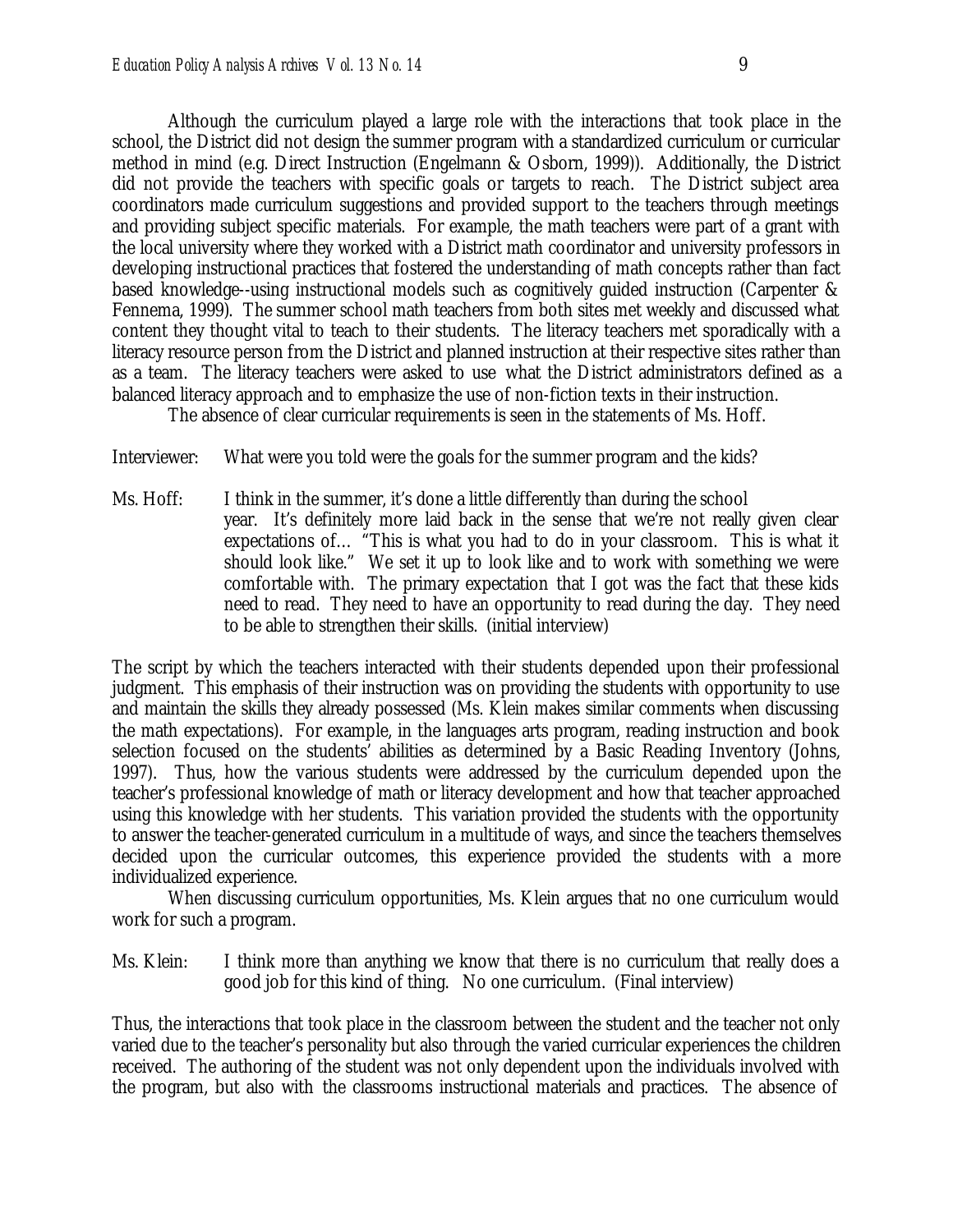specific curricular goals or a teacher-scripted curriculum provided an opportunity for the teachers to frame their interactions with students themselves rather than as the result of District or state policymakers' demands.

This program centered on providing individualized learning experiences that offered students the opportunity to maintain and even enhance their literacy and math skills. The summer school students interacted with these teachers' expectations, the curriculum, and their families various discourses, all of which generated various experiences and understandings as to what it means to be a student in this summer school program. Teachers and students addressed and answered each other in academic relationships that centered on their personal needs rather than an outside authority's wants or demands. The teacher's framing of the students was based on personal relationships and personal interests more so than on outside constructs of what it means to be a fifth grade student. However, the teachers did implement a curriculum that they thought was necessary for students to be successful in the fifth grade. The discussions in the next section outline whether the teachers thought this approach was successful in preparing these students for the next grade level.

#### **The program effects**

At the end of this summer school program, the majority of the program participants felt a sense of relief and accomplishment. In particular, students saw themselves as being ready for the next grade level, and the teachers stated that students were better prepared for the upcoming year. For example, Ms. Collins, a former fifth grade teacher, saw the students as prepared for the next grade level.

| Interviewer: | How do you think these guys are ready for $5th$ grade?               |
|--------------|----------------------------------------------------------------------|
| Ms. Collins: | (PAUSE) Hmm I think (PAUSE) I think they'll be fine for $5th$ grade. |
| I:           | Can you think of any way they're not prepared for $5th$ grade?       |
| Ms. C:       | No. I think they're really eager, all of them.                       |
| I:           | You're a $5th$ grade teacher so                                      |
| Ms. C:       | Right, right. I think they're really eager. I think they'll do well. |

Ms. Hoff discussed the children's future in the context of the overall program and saw the students as being better prepared for next year.

Ms. Hoff: I think all the kids made improvements in different areas. They read more material, built some new strategies for reading and I think will be stronger going into next year than if they had not done this program. (Ms. Hoff, post interview)

Ms. Hoff believed the students are more prepared for the next grade, and all of the teachers believed that without the summer program the students would not be as prepared for the  $5<sup>th</sup>$  grade.

The quantitative data that measured student achievement is suspect due to the large number of absences and a failure to have pre and post data for several students. The student's BRI scores exemplify this problem. For the students whom attended the program for 20 or more days  $(n=34)$ , 22 students have pre and post test BRI scores. For 13 students there is not data because they attended the program for 19 or fewer days. Of the 22 students who did attend a majority of the program,

- 12 students increased their score by one grade level
- 9 students stayed at the same grade level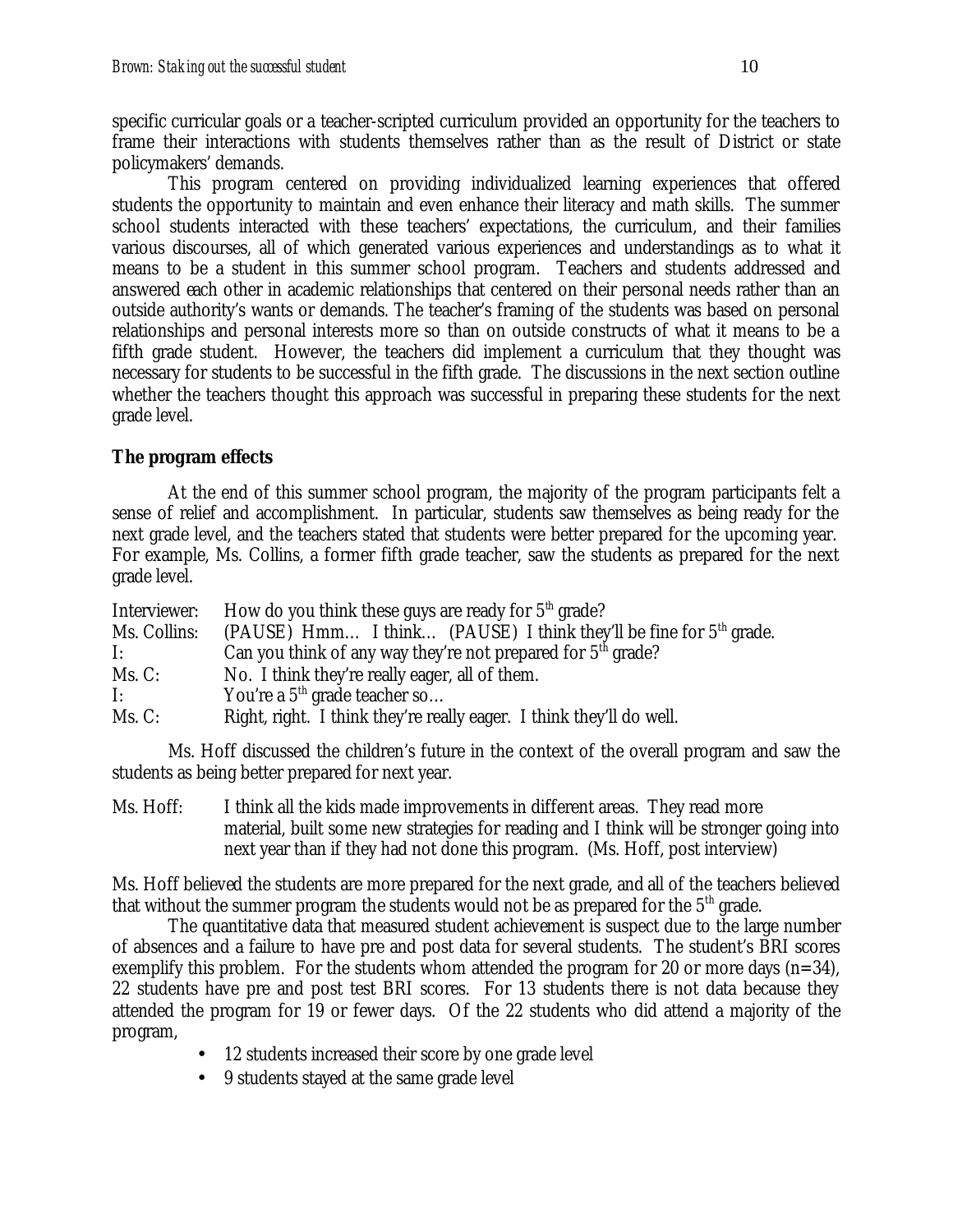• 1 student dropped a grade level (see Table 1 for details)

| Student          | North or            | # of days in            | Pre-program              | Post program                         |
|------------------|---------------------|-------------------------|--------------------------|--------------------------------------|
| $\mathbf{1}$     | South Side<br>South | attendance<br>24        | <b>BRI</b> level<br>$5*$ | <b>BRI</b> level<br>$\boldsymbol{6}$ |
| $\boldsymbol{2}$ | South               | 23                      | ÷                        | $\boldsymbol{3}$                     |
| 3                | South               | 27                      | $\overline{5}$           | $\boldsymbol{6}$                     |
| $\overline{4}$   | South               | 23                      | $\overline{a}$           | $\overline{a}$                       |
| $\overline{5}$   | South               | 22                      | $\overline{5}$           | $\boldsymbol{6}$                     |
| Teri             | South               | $\rm 28$                | $\overline{4}$           | $\overline{5}$                       |
| $\rm 7$          | South               | 27                      | $\overline{4}$           | $\overline{4}$                       |
| 8                | South               | 28                      | $\overline{c}$           | $\overline{c}$                       |
| 9                | South               | 27                      | 3                        | $\overline{4}$                       |
| <b>Steven</b>    | South               | 27                      | $\overline{5}$           | $\overline{5}$                       |
| 11               | South               | 27                      | 3                        | 3                                    |
| 12               | South               | 17                      | 3                        | $\overline{4}$                       |
| 13               | South               | 25                      | $\overline{4}$           | $\overline{5}$                       |
| 14               | North               | 29                      | $\boldsymbol{6}$         | $\boldsymbol{6}$                     |
| 15               |                     | 27                      | $\overline{5}$           | $\boldsymbol{6}$                     |
| 16               | North               | $9\phantom{.0}$         |                          |                                      |
|                  | North               |                         |                          |                                      |
| 17               | North               | $\boldsymbol{6}$        |                          |                                      |
| 18               | North               | 14                      |                          |                                      |
| 19               | North               | 18                      |                          | $\boldsymbol{6}$                     |
| $20\,$           | North               | $\boldsymbol{2}$        |                          | $\overline{a}$                       |
| 21               | North               | 18                      | $\boldsymbol{6}$         | $\boldsymbol{6}$                     |
| 22               | North               | 21                      | 3                        | $\overline{4}$                       |
| 23               | North               | 26                      | 3                        | $\overline{4}$                       |
| 24               | North               | 13                      | ÷,                       |                                      |
| 25               | North               | 23                      | $\overline{5}$           | $\overline{5}$                       |
| 26               | North               | 12                      | $\overline{a}$           | $\overline{a}$                       |
| 27               | North               | 28                      |                          | $\overline{4}$                       |
| 28               | North               | 28                      | $\overline{4}$           | 3                                    |
| 29               | North               | 29                      | $\boldsymbol{6}$         | $\boldsymbol{6}$                     |
| 30               | North               | $20\,$                  |                          | $\overline{a}$                       |
| 31               | North               | 21                      |                          | $\boldsymbol{6}$                     |
| 32               | North               | 15                      |                          | $\overline{a}$                       |
| 33               | North               | 28                      | $\overline{4}$           | $\overline{4}$                       |
| 34               | North               | 8                       |                          |                                      |
| 35               | North               | $\overline{\mathbf{4}}$ |                          |                                      |
| 36               | North               | 27                      |                          | $\overline{4}$                       |
| 37               | North               | 27                      |                          | $\boldsymbol{6}$                     |
| 38               | North               | 29                      | $\pmb{4}$                | $\bf 5$                              |
| 39               | North               | 21                      |                          | 3                                    |
| 40               | North               | $22\,$                  |                          |                                      |
| 41               | North               | 10                      |                          | $\overline{a}$                       |
| 42               | North               | 28                      | $\boldsymbol{3}$         | $\pmb{4}$                            |
| 43               | North               | $27\,$                  | $\overline{4}$           | $\boldsymbol{4}$                     |
| 44               | North               | 29                      |                          | $\bf 5$                              |
| 45               |                     | 23                      |                          | $\overline{4}$                       |
|                  | North               |                         |                          |                                      |
| 46               | North               | 23                      | $\boldsymbol{3}$         | $\pmb{4}$                            |
| 47               | North               | 23                      | $\overline{4}$           | $\overline{a}$                       |

#### **Table1 Basic Reading Inventory Scores**

**\***According to Johns (1997), these numbers represent the grade level at which the student is reading.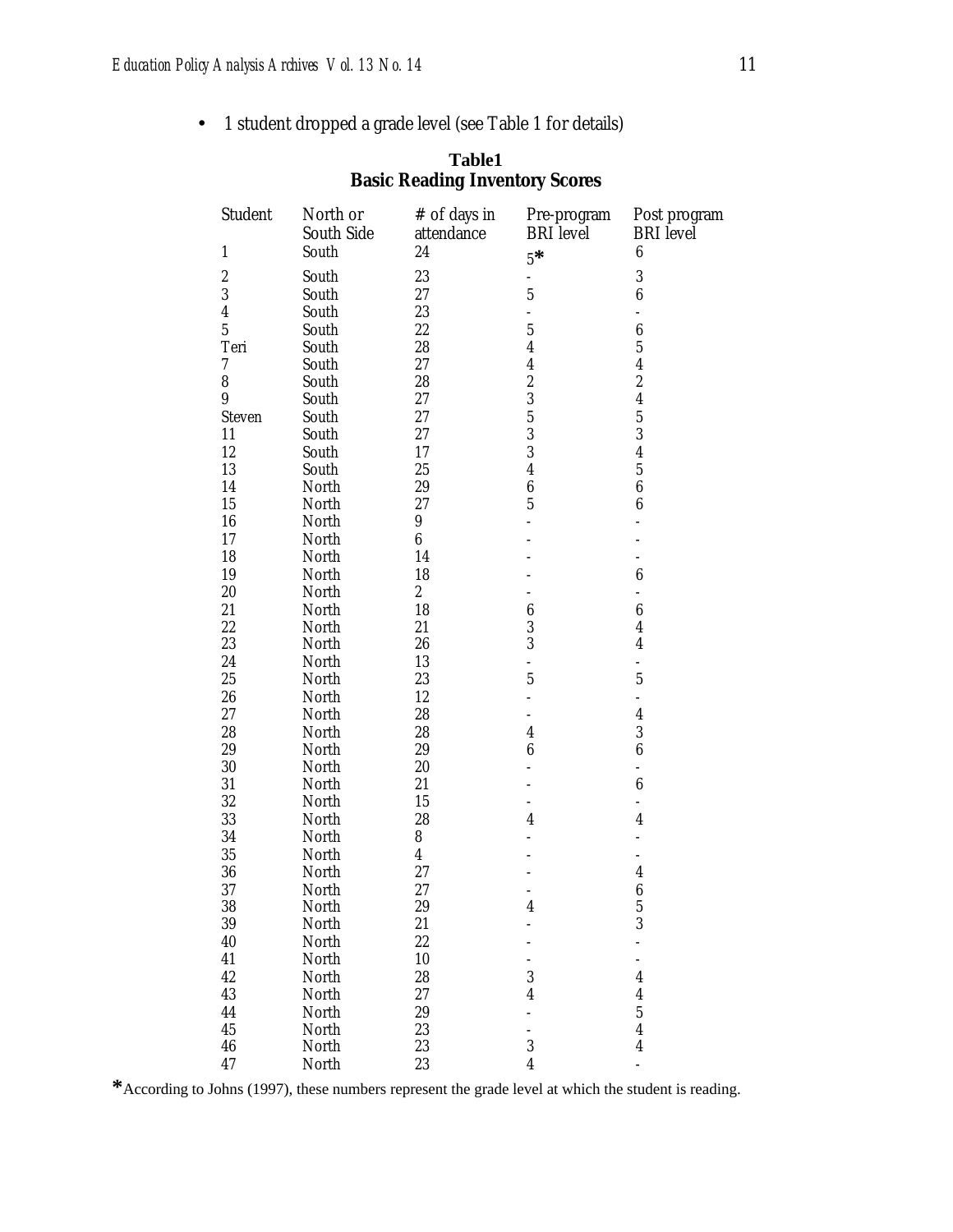Turning to the comments of students who did attend the program, one finds that those who participated in the summer program found the program to be worthwhile. For example, the two focal children felt that they gained skills in reading and math that would prepare them for the fifth grade.

| Teri:        | Yeah. I know I learned some new stuff about reading                       |
|--------------|---------------------------------------------------------------------------|
| Interviewer: | Like                                                                      |
| T:           | Like to think about every paragraph. To stop and think after a paragraph. |
| I:           | What about math? What did you learn in math?                              |
| T:           | I learned some tricks for plus nines.                                     |

Teri gained academic skills that made her feel more confident in math and reading, and she felt that this knowledge would make her more successful as a student.

Additionally, for Steven, he saw his time in the program as being fun and productive rather than sitting at home watching TV, which he found to be boring.

| Interviewer:   | So what was summer school like for you this year?                  |
|----------------|--------------------------------------------------------------------|
| Steven:        | Fun.                                                               |
| $\mathbf{I}$ : | Why was it fun?                                                    |
| S:             | It's boring at my house.                                           |
| $\mathbf{I}$ : | It's boring at your house so you'd rather be here?                 |
| S:             | Yes.                                                               |
| $\mathbf{I}$ : | If you were at home, what would you be doing?                      |
| S:             | Watching TV.                                                       |
| $\mathbf{I:}$  | And you'd rather be in school?                                     |
| S:             | Yes.                                                               |
| $\mathbf{I}$ : | So what do you think So you like coming to school because it's fun |
|                | Why is it fun?                                                     |
| S:             | I like having work.                                                |

In regards to all the student participants, half of those who responded to the end of the program surveys (n=30; 20 North side (N), 10 South side (S)) rated the experience as either great or good (Note 16).

- 6 or 20%  $(5 N, 1 S)$  thought it was great
- 12 or 40% (10 N, 2 S) thought it was good
- 9 or 30% (4 N, 5 S) thought it was fair
- 1 or 3% (1 S) thought it was bad
- 2 or  $6\%$  (1 N, 1 S) thought is was horrible.

From the parent's perspective, the program was beneficial. For example, Teri's mother felt that Teri was prepared for reading but not sure about math.

Interviewer: Now that summer school is almost over, how do you think she's ready for  $5<sup>th</sup>$  grade?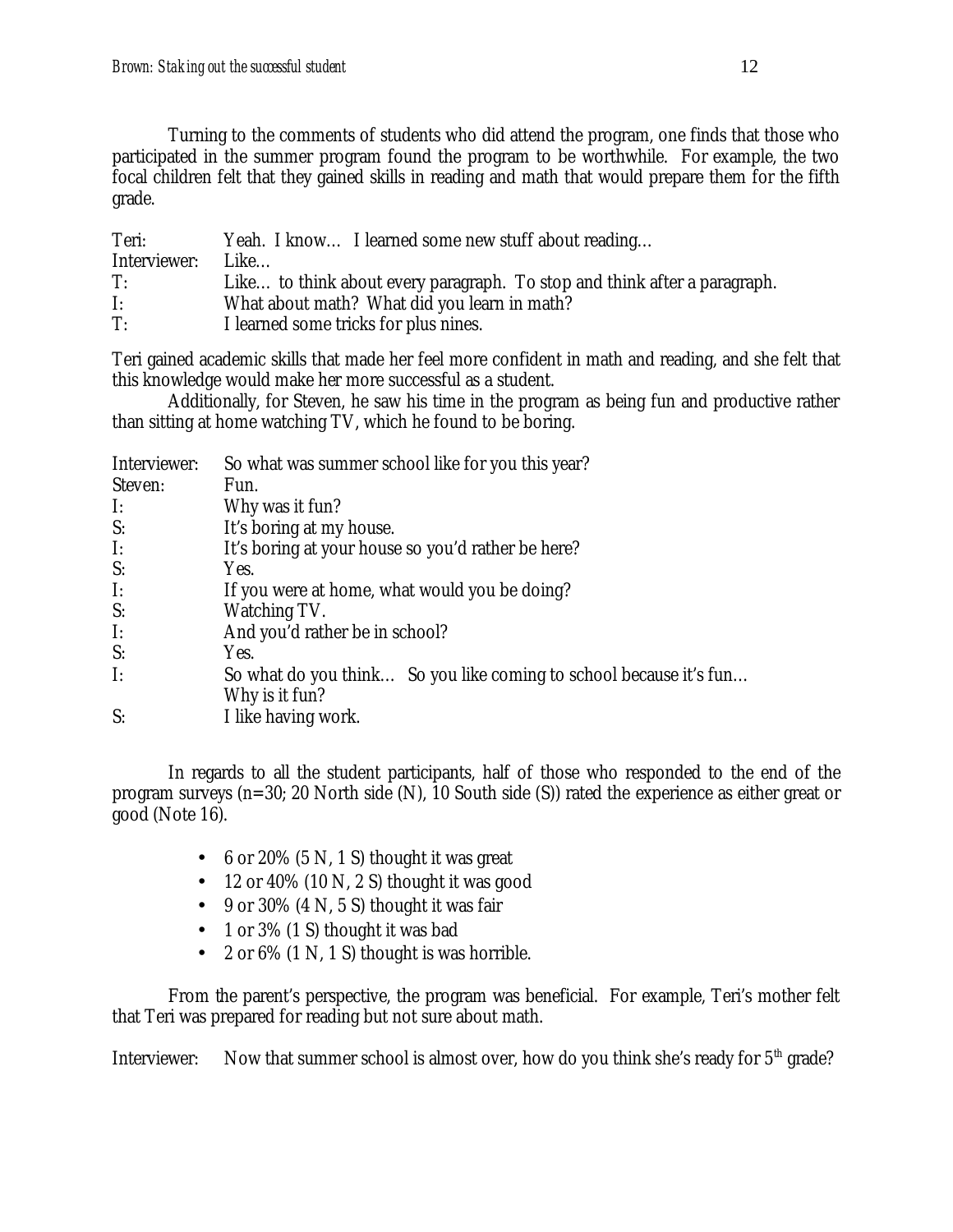Teri's Mom: She seems to be, I mean, with the reading for sure. But like I said, with the math, I still don't know.

Teri's mother did not know where her daughter's math skills were because of the lack of contact between the school and the parents. She knew about Teri's literacy experience because she picked Teri up from school every day, which provided her with the opportunity to talk with Ms. Collins and Ms. Hoff on a regular basis.

What's interesting about this is that the parents understanding of their children's experiences in summer school came solely from their interactions with their children. Parents did not receive notes, report cards, or updates on their students' progress over the course of the summer. Yet, out of those 11 who sent back a survey, all 11 parents (100%) stated that if they had another child in 4th grade that was invited to participate in the program that they would let that child go. Additionally, a majority of the parents felt that their children gained skills and confidence in the academic subjects the program covered. For example, eight of the parents (73%) believed that their children became better readers. However, only 5 of the parents (45%) believed that their children became better at math. Thus, these families' judgments about the program were made solely through what their children told them, and whatever information was shared was evidently enough to convince them that the overall program was worthwhile.

This student support of the program is exemplified in Teri's comments.

| Interviewer:   | Okay. If you were going to describe summer school to one of your                |
|----------------|---------------------------------------------------------------------------------|
|                | friends, what would you say?                                                    |
| Teri:          | It was fun and I learned a lot I don't know.                                    |
| I:             | Was it easy?                                                                    |
| T:             | Sort of.                                                                        |
| $\mathbf{I}$ : | Sort of. It wasn't too hard?                                                    |
| T:             | No.                                                                             |
| $\mathbf{I}$ : | Was the school year harder for you than summer school or was it about the same? |
| T:             | About the same.                                                                 |

For Teri, the program was similar in difficulty to the regular school year experience, and she felt that she learned quite a bit in her experiences during the summer. Thus, rather than entering the fifth grade unsure about her skills or preparedness, Teri, as well as her mother, felt she would have a successful year.

Steven's comments echo this sentiment

| Interviewer: | Do you feel like you're ready for the $5th$ grade? |
|--------------|----------------------------------------------------|
| Steven:      | Yes.                                               |
| C:           | How are you ready?                                 |
| S:           | I don't know. Hmm I'm good at math and stuff.      |
| C:           | Do you think you're ready for $5th$ grade math?    |
| S:           | Yes.                                               |

Rather than seeing themselves as students on the brink of failure, these students felt that they were ready for the next level of schooling. Although Steven and Teri felt prepared for the next level, this does not mean that all the students would submit themselves to this experience again. In fact, in the end of the program survey the children were asked if they were given the choice to go to summer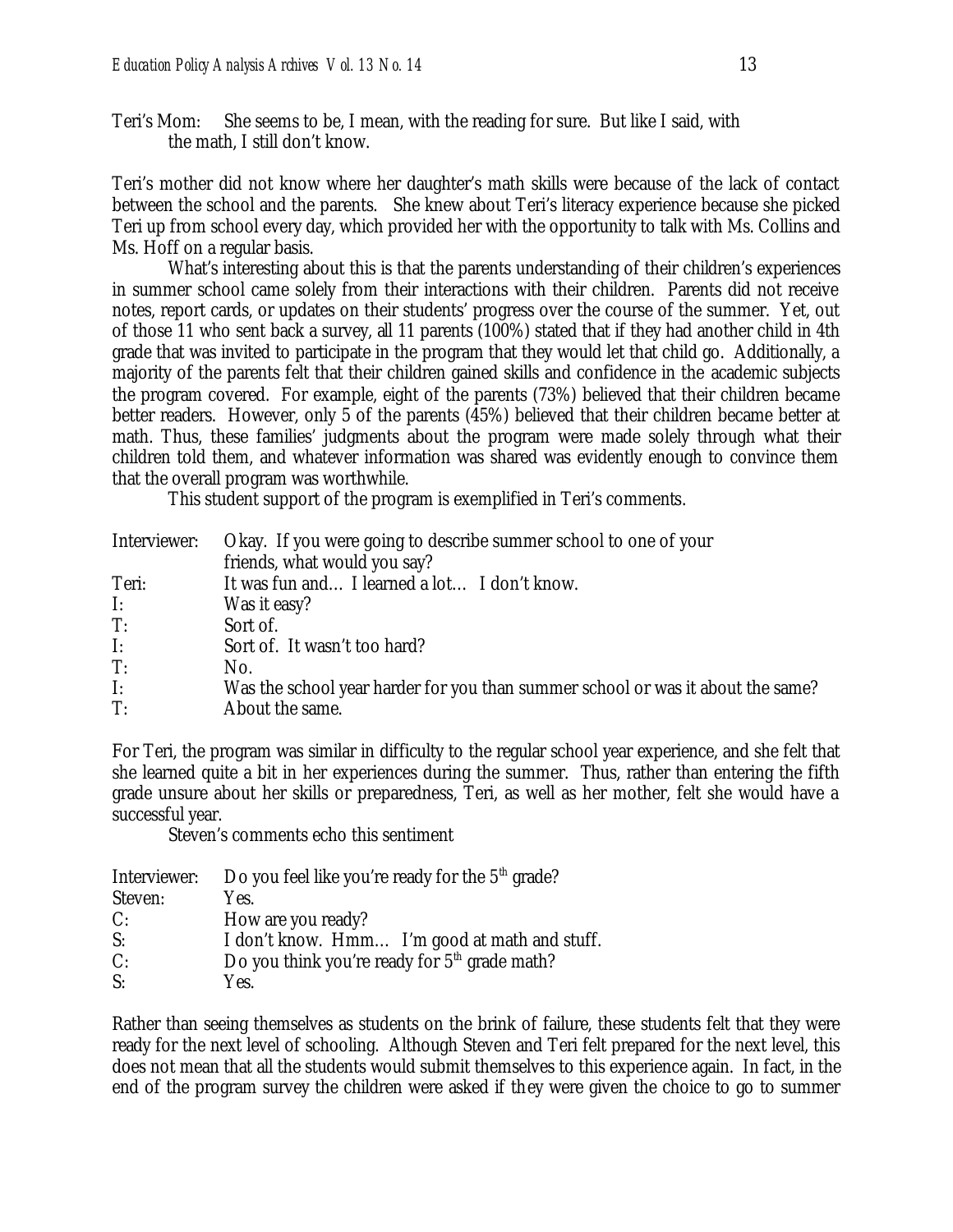school again, what would they choose. Six or 20% (2 N, 4 S) would choose to go again, and twentytwo children or 73% (17 N, 5 S) would choose not to go again.

In examining how these various discourses speak to each other and across each other, one immediately recognizes that there is a consistent dialogue of overall success for those who participated in the program provided the students with the opportunity to develop a positive selfimage as a student. However, the issue of attendance causes (see Note 13) one to question whether these positive self-constructions would exist if all students who were asked to attend participated in the program—an issue of internal validity. Their absence might be a statement of failure or simple a lack of interest in the program. For those students who did choose to participate and stay in the program, there was an underlying theme of success within their personal constructions of themselves as students.

#### **Discussion**

The construction of the summer school student is the interaction of multiple discourses, e.g. the teachers, families, etc. The student's authoring of herself as a student reflects this multiplicity of other's words. Thereby, examining the data above provides insight about the complexity that exists in attempting to identify the effects of a summer school program on the student's construction of one's self as a learner. However, the absence of those who chose not to participate speaks just as loudly as those who were present for the program. Additionally, according to Bakhtin, "Life by its very nature is dialogic," and this construction of existence points to the importance of how the participants' utterance spoke to each other and across various themes (Bakhtin, 1984, p. 293). Recognizing the influence of these interactions between the participants sheds light on the influence of such exchanges on the opportunities for student's to author themselves as learners.

From the beginning, the purpose of this program was quite different from a high-stakes standards-based accountability summer school program. Teacher recommendations and student/family participation determined student enrollment. Consequences were not a part of the equation, and a single test score or other criteria did not affect student entry. Prescribed curricula were not a part of the program. Promotion to the fifth grade was not an issue, and thus, the general framework in which these dialogic interactions took place illuminates the transition from a 'traditional' summer intervention program to a 'high-stakes' intervention program. The teachers and program administrators' utterances created an authorial discourse that centered on support rather than preventing failure. Students were not preoccupied with whether or not they would enter the fifth grade, which provided them with the opportunity to focus their summer experience on improving their own skills and learning.

However, to state that the program's emphasis on opportunity provided students with an environment in which they could develop their academic skills and gain confidence in their abilities underestimates the complexity of the dialogic interactions that exist within the authoring process. The data support the argument that the program was successful in providing students with the opportunity to develop in a positive manner. How positive this opportunity was depends on the students. For Teri and Steven, they felt that they were successful in the program, and they felt prepared for the next grade level. For those who chose not to participate in or left the program, their level of success was not as high those who chose to continue to participate in the program. Possibly, those students who decided not to participate felt that they were already prepared for the 5<sup>th</sup> grade. Nonetheless, the absence of high-stakes and program emphasis on support and skill building created a schooling environment that offered students the opportunity to develop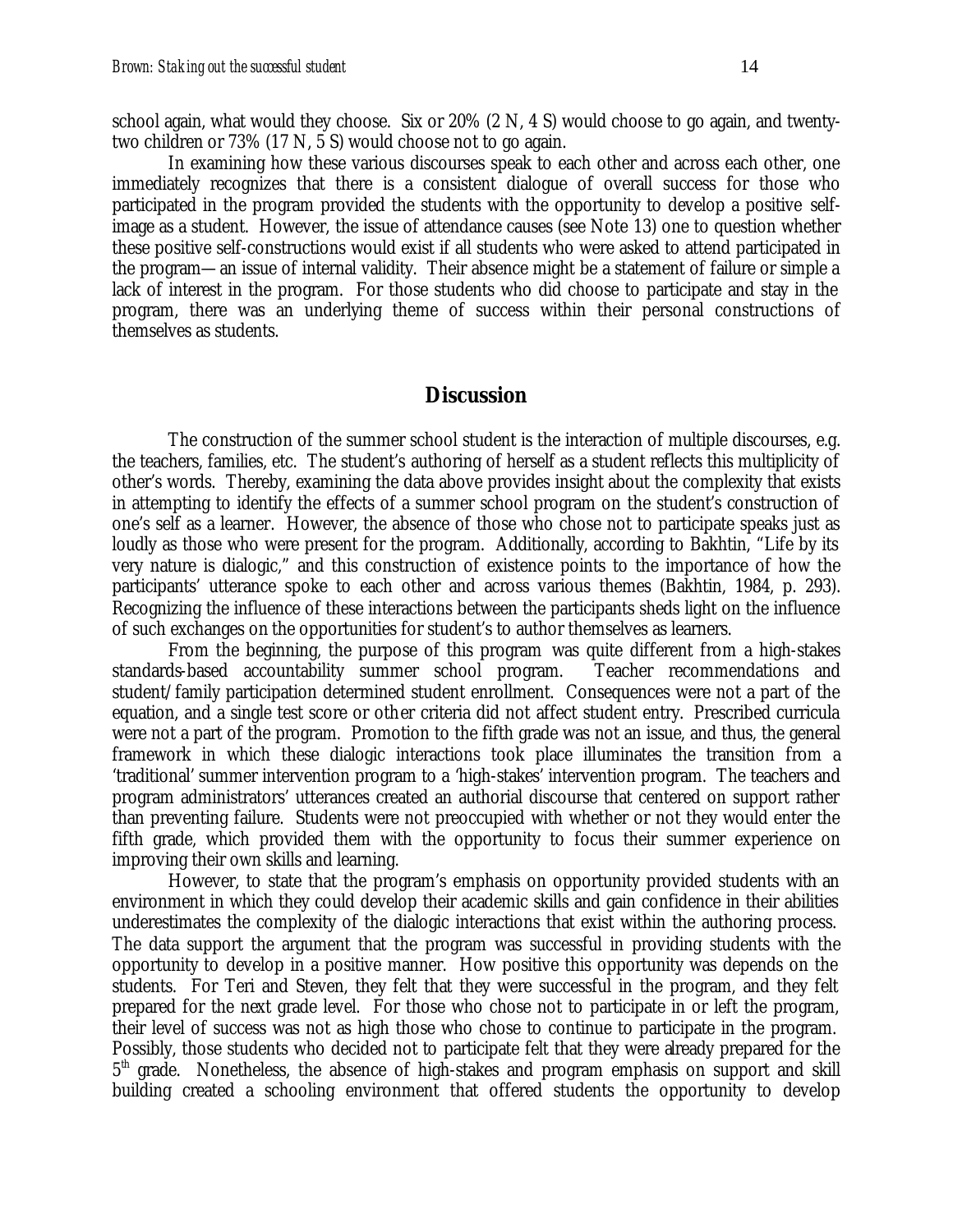themselves as students in various dialogic relationships that supported their growth in terms of where they were as learners rather than in response to a particular cut score or other performance standard.

#### **Implications**

To begin, this program demonstrates that when the learning environment within schools centers on opportunity rather than the prevention of failure, all members of the community **still** work towards the same goals. Additionally, this summer program validates that spaces can exist for the struggling student to develop her skills in order to be more successful in schooling (Note 17). However, as this program demonstrates, such spaces typically exist outside the confines of the highstakes accountability movement. Nonetheless, there are several lessons that can be learned from this 'low-stakes' summer program.

Authoritarian discourses, anticipated responses, and dialogic positioning affect students' perceptions of themselves as learners. Policymakers, schools, administrators, and teachers must consider how the policies and programs they create alter the complex dialogic relationships of schooling. Any type of stake shapes the opportunities for the student and her/his family, classmates, and teachers. Although this study represents a small sample of students who attended a particular summer school program, it demonstrates the power of and complexity in defining performance. Thus, high-stakes policies must expand their definition of success and recognize that for students, parents, and teachers school success is more than meeting a specific performance criterion. Steven's defining a good student as one who behaves well in class exemplifies this point. Additionally, Steven's example highlights how students are cognizant of their strengths and weaknesses in schooling. The prescriptive nature of high-stakes accountability policies create a situation where success is defined by a single or limited set of criteria. This restricted definition of success creates a dialogic relationship for the student that stifles the possibility for that student to author his/her learning experiences as being positive. The possibility to create opportunity for change is overridden by a "catch-up" mentality in order to ensure promotion.

The data above also highlight the importance for the various levels of public schooling to recognize their role in authoring the student. Whether stakes are high or low students and families internalize, as well as, react to the discourses that address them when they enter a school. Highstakes policies center around success and failure, but even a 'low-stake' environment creates a dialogic relationship that affects the student. How schools, administrators, and teachers interact with their student population plays a significant role in how students author themselves as learners, and stakeholders need to remember the importance of these interactions when implementing policies that directly affect students and their families.

Finally, within K-12 schooling, there will always be stakes that determine whether a student should attend summer school. The symbolic power (Ellwein, 1987; Ellwein & Glass, 1989) and the spectacle (Edelman, 1985; Edelman, 1988; Smith, Miller-Kahn, Heinecke, & Jarvis, 2004) that such policies create ensure their position in the landscape of education reform (e.g. the New York City Public Schools recent implementation of a  $3<sup>rd</sup>$  grade promotion policy). Additionally, the recent shift in government towards a neo-liberal/managerial role in education which provides supplemental education services outside of the school (e.g. *No Child Left Behind Act*) causes one to question whether intervention programs such as the one I observed can exist in the current education reform landscape (Clarke & Newman, 1994; Apple, 2001) (Note 18).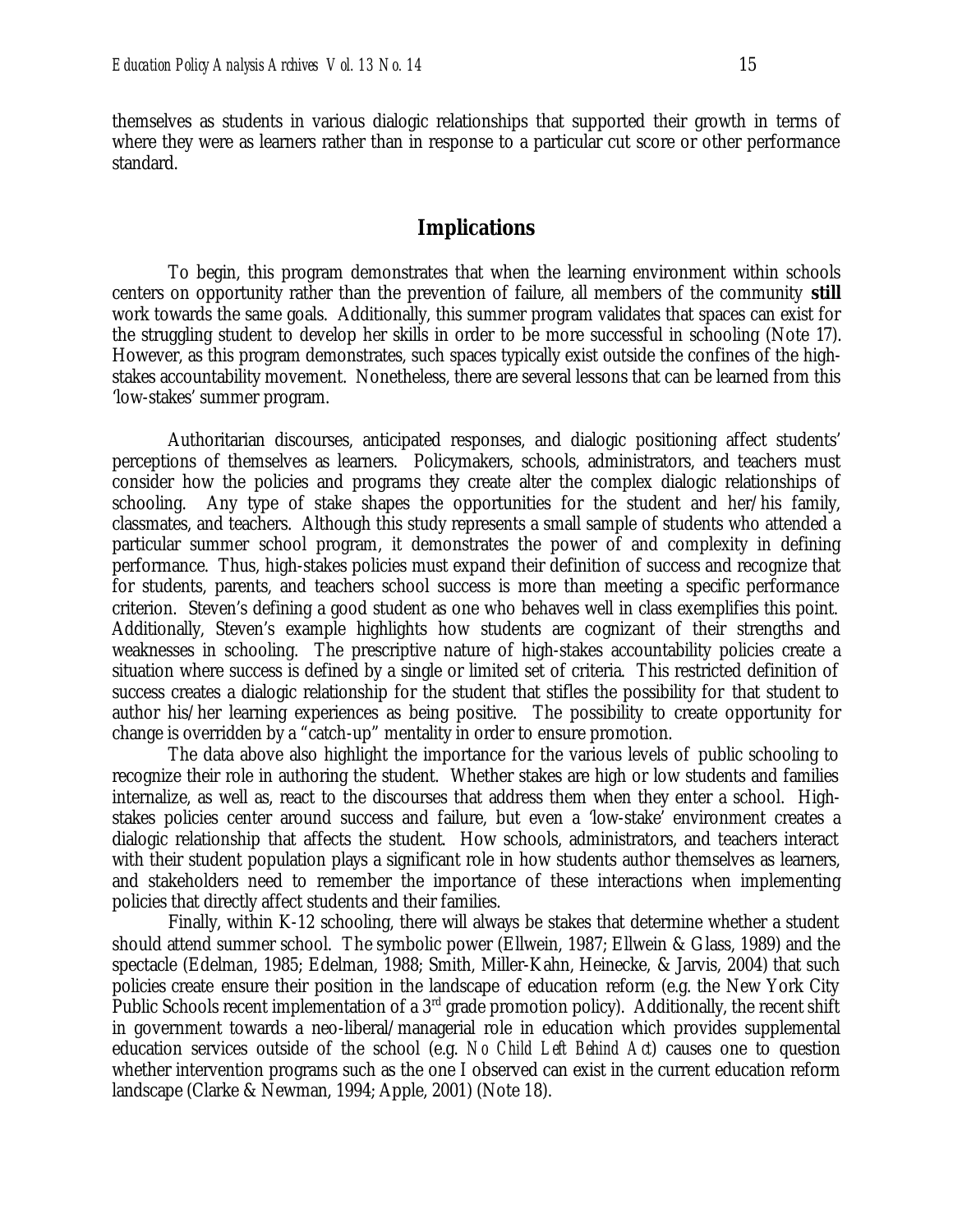Nevertheless, how states, districts, or individual schools set those stakes plays a key factor in framing the dialogic relationships that exists between the program and the student and her family. The more prescriptive and authoritarian the system, the less likely the student will be able to escape the notion of failure from her authoring of herself as a student. This idea of failure embedded in high-stakes policies creates a more difficult task for school personnel and families to assist students in constructing themselves as successful learners. Therefore, systems of accountability should base their decisions on several criteria rather than a single indicator (e.g., Heubert & Hauser, 1999; Baker, Linn, Herman, & Koretz, 2002; Linn 2003) (Note 19).

Although eliminating the construct of failure from schooling is nearly impossible, education policymakers must consider whether this is truly an issue of systemic failure (e.g. Berliner & Biddle, 1995; Bracey, 2002), and if so, they should consider placing this failure construct on multiple actors, including their own selves, administrators, teachers, and the curriculum rather than on the individual student. Such a positioning frames programs such as summer school in a very different light, creating an environment where the intervention becomes as a different type of instruction rather than a form of punishment.

#### **Notes**

1 See http://www.cps.edu/Promotion.html for an example of the district's promotion policies.

2 Researchers (including the researchers at the Consortium on Chicago School Research) have consistently found that retention offers no positive effects for the retained students. In fact, retention typically results in lower achievement and higher dropout rates for retained students in comparison to their peers (see Holmes & Matthews, 1984; Labaree, 1984; Shepard & Smith, 1986; Holmes, 1989; Meisels, 1992; Reynolds, 1992; Rumberger, 1995; Reynolds & Temple, 1997; McCoy & Reynolds, 1999; Zill, 1999; Alexander, Entwisle, & Kabbani 2000; Graue & DiPerna, 2000). For example, using data from the National Education Longitudinal Study of 1988, Rumberger (1995) found that at the individual level retention is the single most powerful predictor of student drop out. Retained students were four times more likely to drop out, even after Rumberger controlled for student background and school measures.

3 According to the Chicago Public Schools' policy, a student's score on the ITBS determines whether s/he is promoted to the next grade level in grades 3, 6, and 8.

4 Less than 60 percent of retained third and sixth graders in 1998 and 1999 were able to raise their test scores to the promotional cutoff (Nagaoka & Roderick, 2004). For many students, this is the fourth time they have taken the grade-level test—2 times during the school year and 2 times during the summer (Roderick et al., 2000, p. 10).

5 Agencies, such as the U. S. Department of Education (1999), researchers such as Reynolds and Temple (1997), Darling-Hammond (1998), and McCoy and Reynolds (1999) and professional organizations such as Phi Delta Kappa (McCay, 2001) recognize the dilemmas states and school districts face with this issue of social promotion. These organizations and authors recommend that states and school districts consider such measures as strengthening learning opportunities in the classroom (e.g., tutors, well-trained teachers, reduced class size), providing intervention services at early age (e.g., comprehensive early childhood programs) extending the amount of learning time (e.g., after-school, summer school, and year-round schooling), and holding schools accountable for performance (e.g., rewards and sanctions) (Reynolds & Temple, 1997; Darling-Hammond, 1998; McCoy & Reynolds, 1999; U. S. Dept. of Education, 1999; McCay, 2001).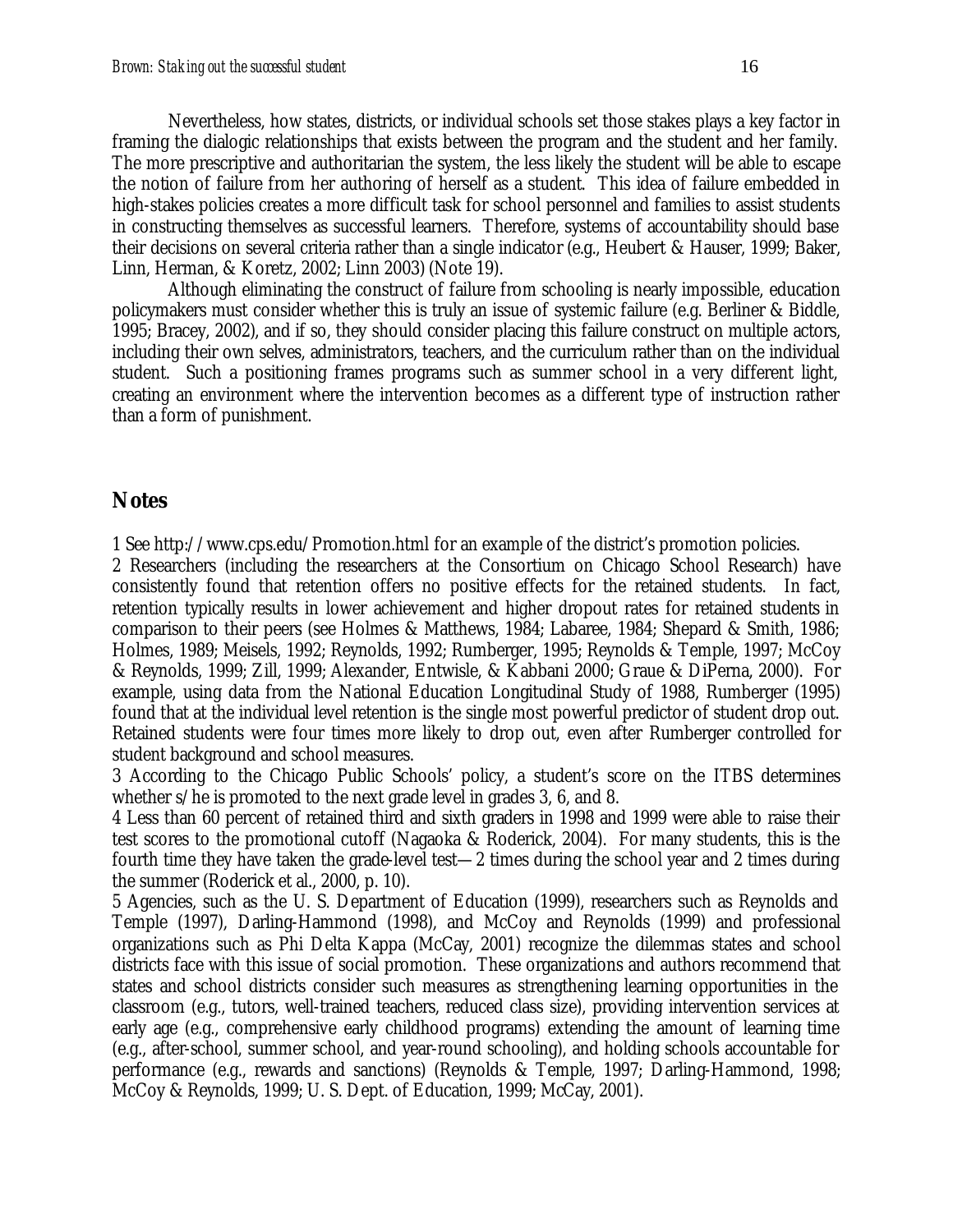6 All references used to identify individuals or institutions are pseudonyms.

7 This study specifically centered on the fourth grade program, which was a half-day program that lasted for six weeks.

8 All students in grades 4, 8, and 10 in the state of Wisconsin are to take the Wisconsin Knowledge and Concepts Exam (WKCE). There are four levels of performance on the WKCE: minimal, basic, proficient, and advanced.

9 These criteria were sent to the principals of the District's Title 1 elementary schools from the director of teaching and learning and the math and language arts coordinators.

10 Throughout my discussion of Bakhtinian theory and the student's self-construction in the dialogic process, I am not using Bakhtinian theory to untangle the psychological process of identify formulation. Rather, my emphasis is on the opportunities that are created in the dialogic process for the student to view one's self as a successful learner. Thus, if the opportunities for the student exist to identify her/his self as a successful learner, what happens? The psychological process of identity formulation is beyond the scope of my work, but there are theorists, such as Wertsch (1991), who link Bakhtinian theory to the psychological process (e.g. Wertsch connects Bakhtinian theory with Vygotsky's (e.g., 1978) work).

11 As Bakhtin (1984) notes, words can clothe the individual: ". . . the clothing of language, a new mode for wearing one's one body, one's embodiment" (p. 291).

12 All surveys, interviews, and student writing activities were voluntary, and therefore, not all student and their families participated. Additionally, only students who participated in the language arts program and their families were surveyed. See Appendix 2 for copies of the surveys.

13 The attrition of students throughout the program was a major issue for the school district. For example, only forty-seven of the original sixty-two students who signed up for the program attended summer school. Of the forty-seven students who did attend, only thirty-four students attended the program for twenty or more days.

14 All three teachers were licensed by the state of Wisconsin to teach at the elementary school level. 15 At the time that I asked this question, I knew that Teri lived in a home with a mother and father.

16 Due to the small response size, I am not making any claims for statistical significance with these responses, and because the program's retention rates were poor, I recognized that the survey data is biased. However, the data provides support to the comments and statements made by the individuals interviewed for this study.

17 My findings provide further qualitative support to the work of Cooper et al. (2000).

18 Additionally, are such intervention programs dependent upon the dire consequences these policies create in order to receive funding?

19 I want to thank Bernardo Hoes, Beth Graue, Denise Oen, Robin Fox, and Lucinda Heimer for their comments and suggestions to improve the various drafts of this article.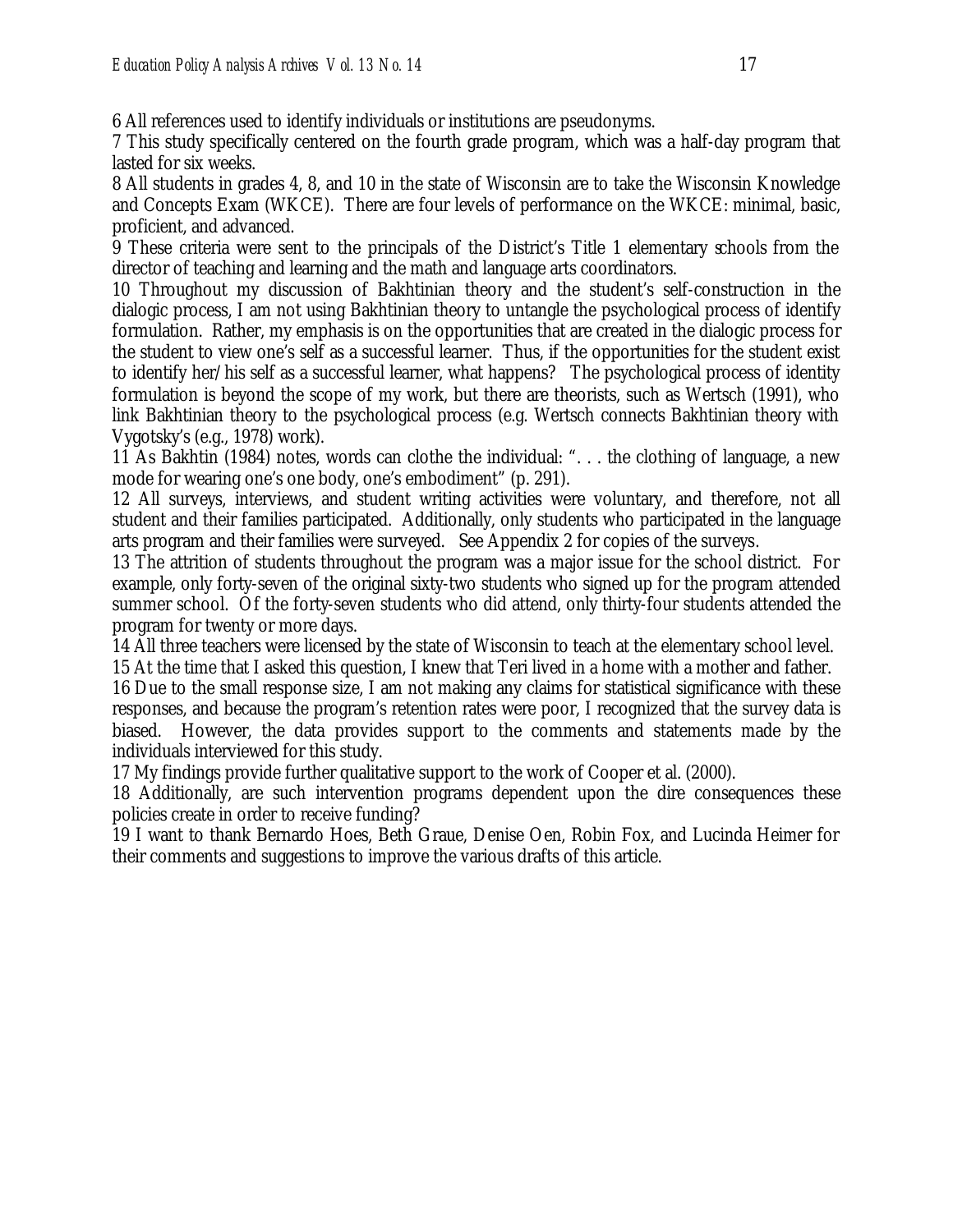#### **References**

- Alexander, K. L., Entwisle, D. R., & Kabbani, N. (2000). Grade retention, social promotion, and 'third way' alternatives. *The CEIC Review, 9*, 18-19. Retrieved March 23, 2004, from http://www.edrs.com/Webstore/Download2.cfm?ID=470459
- Alexander, K. L., Entwisle, D. R., & Olson, L. S. (2001). Schools, achievement, and inequality: A seasonal perspective. *Education, Evaluation, & Policy Analysis, 23* 171-191.
- Allensworth, E. (2004). *Ending social promotion: Dropout rates in Chicago after implementation of the eighth-grade promotion gate.* Chicago, IL : Consortium of Chicago School Research. Retrieved April 11, 2004, from http://www.consortium-chicago.org/publications/pdfs/p69.pdf
- Apple, M. W. (2001). *Educating the "Right" way: Markets, standards, God, and inequity*. New York: RoutledgeFalmer.

Baker, E. L., Linn, R. L., Herman, J. L., & Koretz, D (2002, Winter). *Standards for educational accountability systems.* (CRESST, Policy Brief No. 5). Retrieved November 1, 2003, from http://cresst96.cse.ucla.edu/products/newsletters/polbrf54.pdf.

- Bakhtin, M. M. (1981). *The dialogic imagination: Four essays by M.M. Bakhtin*. (C. Emerson & M. Holquist, Eds.), (M. Holquist, Trans.). Austin: University of Texas Press.
- Bakhtin, M. M. (1984). *Problems of Doestoevsky's poetics*. (C. Emerson, Ed.), (C. Emerson, Trans.). Minneapolis: University of Minnesota Press.
- Bakhtin, M. M. (1986). *Speech genres and other late essays*. (C. Emerson & M. Holquist, Eds.). (V. W. McGee, Trans.). University of Texas Press Slavic Series, no. 8. Austin, TX: University of Texas Press.

Bakhtin, M. M. (1990). *Art and answerability*. (M. Holquist & V. Liapunov, Eds.). (V. Liapunov, Trans.). (K. Brostrom, Supplement Trans.). University of Texas Press Slavic Series, no. 9. Austin, TX: University of Texas Press.

- Bakhtin, M. M. (1993). *Toward a philosophy of the act*. (M. Holquist & V. Liapunov, Eds). (V. Liapunov, Trans.). University of Texas Press Slavic Series, no. 10. Austin, TX: University of Texas Press.
- Berliner, D. C., & Biddle, B. J. (1995). *The manufactured crisis: Myths, fraud, and the attack on America's public schools*. Reading, MA: Addison-Wesley Publishing Company.
- Bracey, G. W. (2002). *War against America's public schools. Privatizing schools, commercializing education*. Boston: Allyn and Bacon.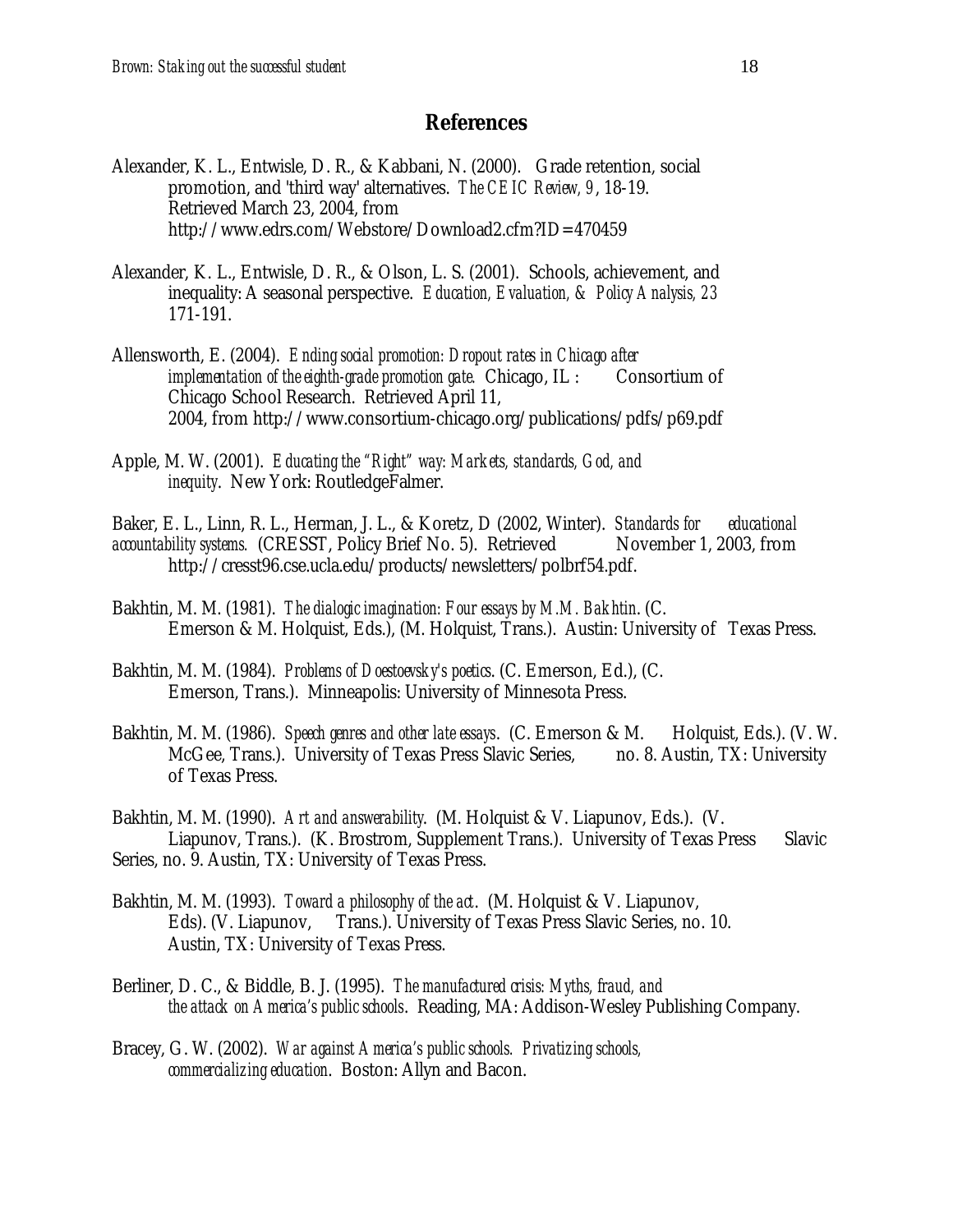Carpenter, T. P., & Fennema, E. (1999). *Children's Mathematics : Cognitively guided instruction.*  Portsmouth, NH: Heinemann.

- Clarke, J, & Newman, J. (1994). *The managerial state: Power, politics, and ideology in the remaking of social welfare*. Thousand Oaks, CA: SAGE Publications.
- Cooper H., Charlton K., Valentine J. C., & Muhlenbruck, L. (2000). Making the most of summer school: A meta-analytic and narrative review. *Monographs of the Society for Research in Child Development, 65*.
- Darling-Hammond, L. (1998). Alternatives to grade retention. *The School Administrator, 55*, 18-21.
- Edelman, M. (1985). *The symbolic use of politics*. Urbana, Illinois: University of Illinois Press.
- Edelman, M. (1988). *Constructing the political spectacle*. Chicago: University of Chicago Press.
- Ellwein, M. C. (1987). Standards of competence: A multi-site case study of school reform. *UMI Dissertation Services*. (UMI No. 8716249).
- Ellwein, M. C., & Glass, G. V. (1989). Ending social promotion in Waterford: Appearances and reality. In L. S. Shepard & M. L. Smith, (Eds.). *Flunking grades: research and policies on retention* (pp. 151-173). New York: Falmer Press.

Engelmann, S., & Osborn, J. (1999). *Language for learning*. Columbus, OH: SRA/McGraw-Hill.

- Fountas, I. C., & Pinnell, G. S. (1996). *Guided reading: Good first teaching for all children*. Portsmouth, NH: Heinemann.
- Graue, M. E., & Walsh, D. J. (1998). *Studying children in context: Theories, methods, and ethics*. Thousand Oaks, CA: SAGE Publications.
- Graue, M. E., & DiPerna, J. C. (2000). The gift of time: Who gets redshirted and retained and what are the outcomes? *American Educational Research Journal, 37*, 509-534.
- Heubert, J. P., & Hauser, R. M. (Eds.) (1999). *High stakes: Testing for tracking, promotion, and graduation.* Washington, DC: National Academy Press.
- Holmes, C. T., (1989). Grade level retention effects: A meta-analysis of research studies. In L. S. Shepard & M. L. Smith (Eds.) *Flunking grades: research and policies on Retention* (pp. 16-33). New York: Falmer Press.
- Holmes, C. T., & Matthews, K. M. (1984). The effects of nonpromotion of elementary and junior high school pupils: A meta-analysis. *Review of Educational Research, 54*, 225-236.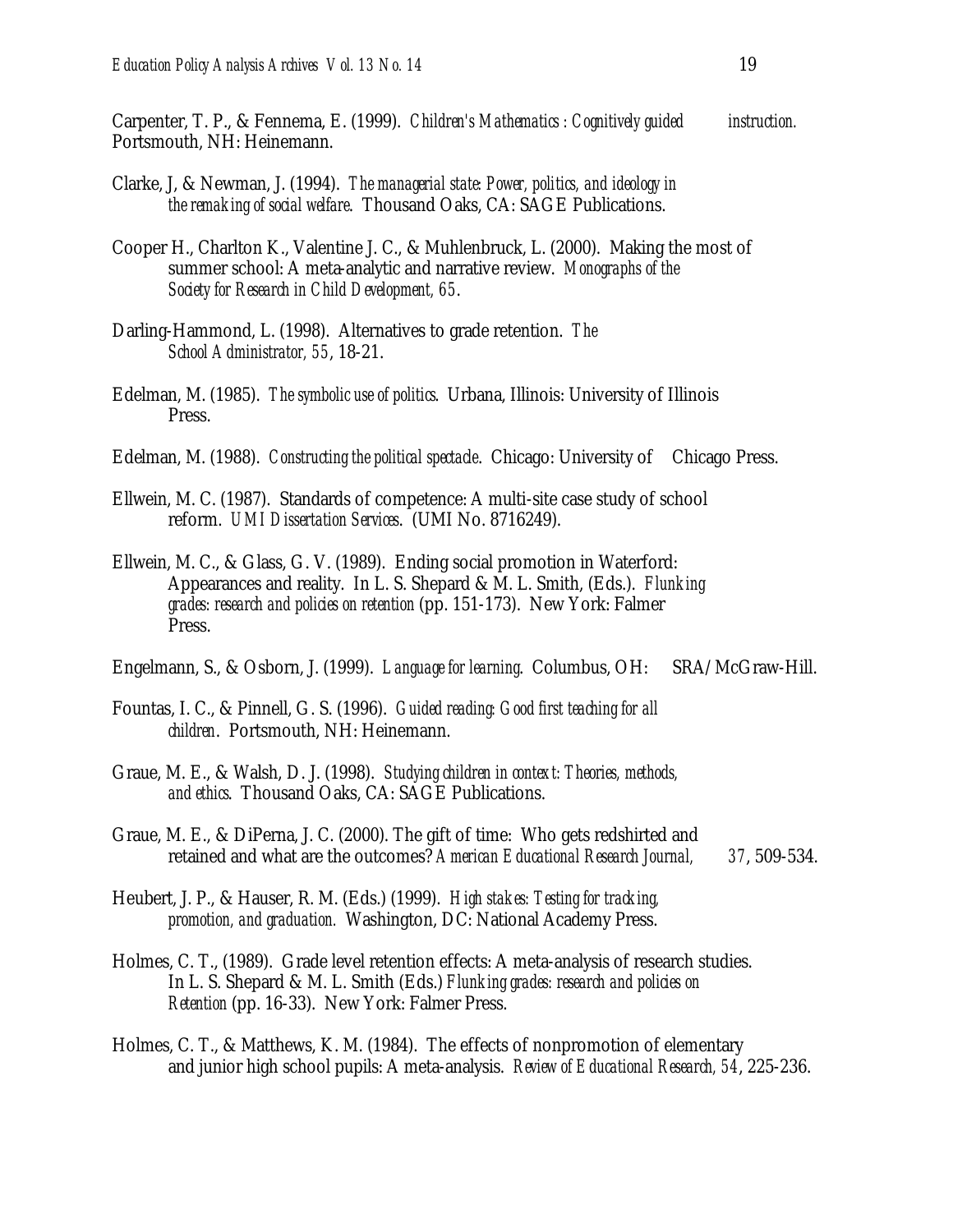Holquist, M. (1990). *Dialogism: Bakhtin and his world*. New York: Routledge.

- Johns, J. L. (1997). *Basic reading inventory: pre-primer through grade twelve & early literacy assessments*. Dubuque, Iowa : Kendall/Hunt Publishing.
- Labaree, D. F. (1984). Setting the standard: Alternative policies for student promotion. Harvard Educational Review, 54 (1), 67-87.
- Linn, R. L. (2003). Accountability: Responsibility and reasonable expectations.
- McCay, E. (Ed.) (2001). *Moving beyond retention and social promotion*. Bloomington, IN: Phi Delta Kappa International.
- McCoy, A. R., & Reynolds, A. J. (1999). Grade retention and school performance: An extended investigation. *Journal of School Psychology, 37*, 273-298.
- Meisels, S. J. (1992). Doing harm by doing good: Iatrogenic effects of early childhood enrollment and promotion policies. *Early Childhood Research Quarterly, 7,* 155-74.
- Nagaoka, J., & Roderick, M. (2004). *Ending Social Promotion: The effects of retention.* Chicago, IL: Consortium of Chicago School Research. Retrieved April 11, 2004, from http://www.consortium-chicago.org/publications/pdfs/p70.pdf
- Popkewitz, T. S. (1998). *Struggling for the soul: The politics of schooling and the construction of the teacher*. New York: Teachers College Press.
- Reynolds, A. J. (1992). Grade retention and school adjustment: An explanatory analysis. *Educational Evaluation and Policy Analysis, 14*, 101-121.
- Reynolds, A., & Temple, J. (1997, September 17). Grade retention doesn't work. Education Week. Retrieved March 25, 2004, from http://www.edweek.org
- Reynolds. A.J., Temple, J.A, Robertson, D.L., Mann E.A. (2001). Long-term Effects of an Early Childhood Intervention on Educational Achievement and Juvenile Arrest: A 15 -year Follow-up of Low-Income Children in Public Schools. Retrieved February 10, 2004, from htttp://www.waisman.wisc.edu/cls/cbaexecsum4.html

Roderick, M., Bryk, A. S., Jacob, B. A., Easton, J. Q., & Allensworth E. (1999). *Ending social promotion: Results from the first two years.* Consortium on Chicago School Research: Chicago, IL.

- Roderick, M., Nagaoka, J., Bacon, J., & Easton, J. Q. (2000). *Update: Ending social promotion. Passing, retention, and achievement trends among promoted and retained students, 1995-1999*. Consortium on Chicago School Research: Chicago, IL.
- Rumberger, R. W. (1995). Dropping out of middle school: A multi-level analysis of students and school. *American Educational Research Journal, 32*, 582-625.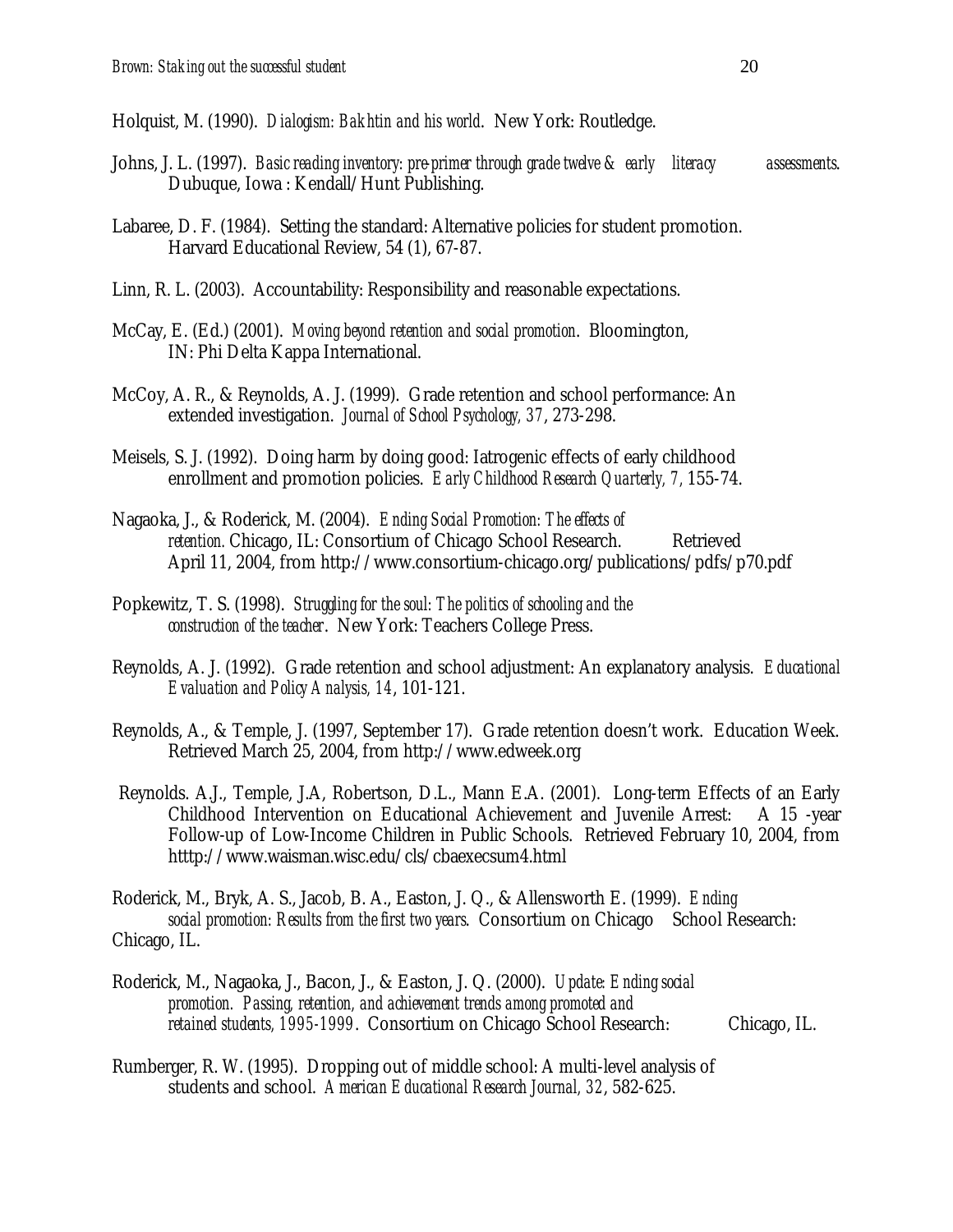- Shepard, L., & Smith, M. L. (1986). Synthesis of research on school readiness and kindergarten retention. *Educational Leadership, 44,* 78-86.
- Smith, M. L., Miller-Kahn L., Heinecke, W., & Jarvis, P. F. (2004). *Political spectacle and the fate of American schools*. New York: RoutledgeFalmer.
- Stauss, L. S. (1996). *Qualitative analysis for social scientists*. Cambridge MA: Cambridge University Press.
- United States Department of Education (1999). *Taking responsibility for ending social promotion*. Washington, D. C.: U. S. Department of Education.
- United States Department of Education, (2002). *No child left behind: Reauthorization of the Elementary and Secondary Education Act*. Department of Education: http://www.ed.gov/offices/OESE/esea/index.html.
- Vygotsky, L. S. (1978). *Mind in society: The development of higher psychological processes*. (M. Cole, V. John-Steiner, S. Scribner, & E. Souberman, Eds.). Cambridge, MA: Harvard University Press.

Wertsch, J. V. (1991). *Voices of the mind: A sociocultural approach to mediated action*. Cambridge MA: Harvard University Press.

- Wolcott, H. F. (1994). *Transforming qualitative data: description, analysis, and interpretation*. Thousand Oaks, CA: SAGE Publications.
- Zill, N. (1999). Promoting educational equity and excellence in kindergarten. In R. C. Pianta and M. J. Cox (Eds.) *The transition to kindergarten* (pp. 67-105). Baltimore: Paul H. Brookes Publishing Co.

### **About the Author**

#### **Christopher Brown**

The University of Texas at Austin Department of Curriculum and Instruction 1 University Station D5700 Austin, TX 78712-0379 Office: (512) 232-2288 Email: cpbrown@mail.utexas.edu

Christopher Brown is an assistant professor of Curriculum and Instruction at The University of Texas at Austin. His recently conducted a study that used Bakhtinian theory to examine the formulation and implementation of Wisconsin's *No Social Promotion* statutes as a case study of standards-based accountability. His research interests include the intersection of education policy, curriculum, and instruction, standards-based accountability and assessment, early childhood education, and elementary education.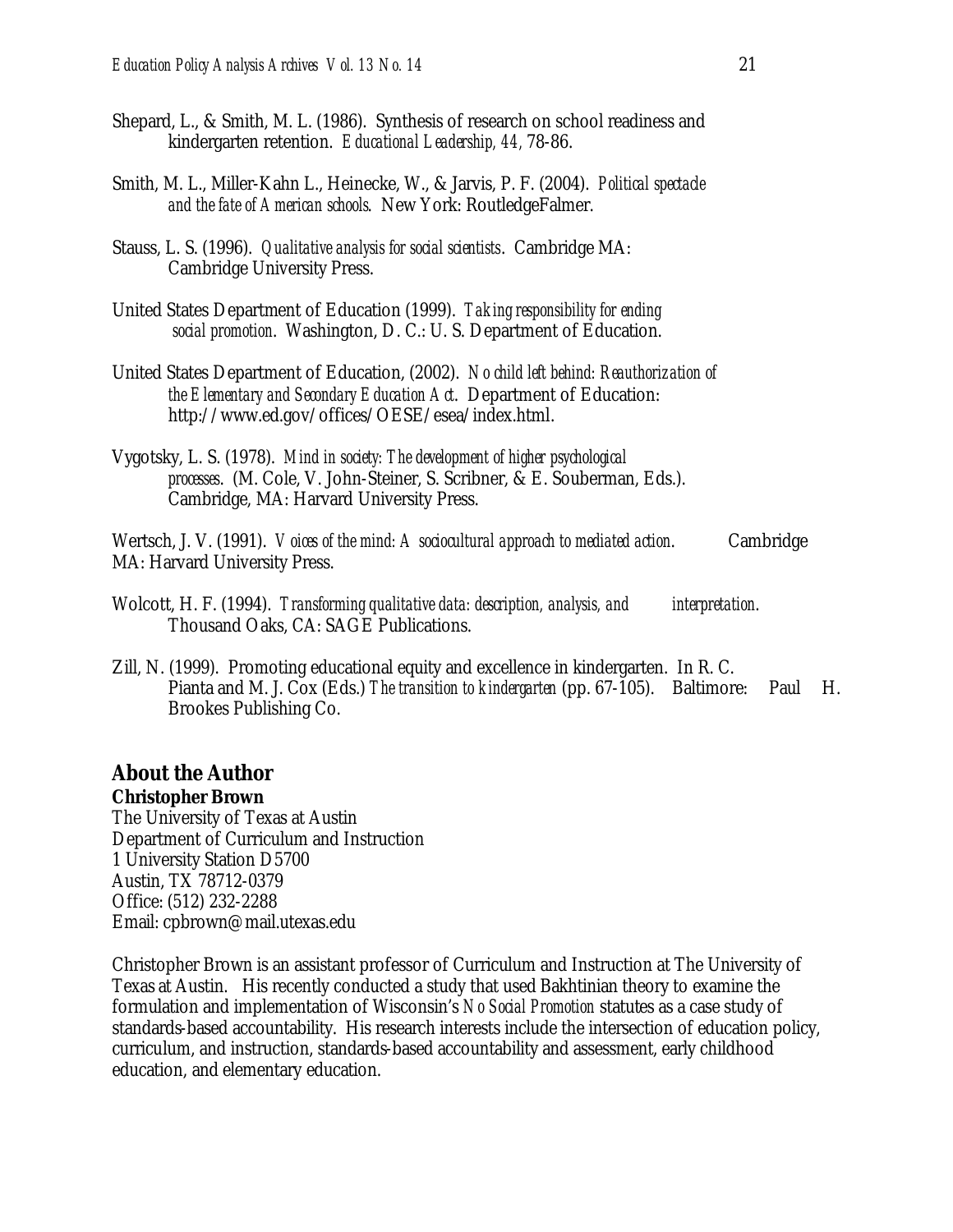# **Appendix 1**

<Date>

Dear Parent:

There are still nine weeks left in the 2001-2002 school year and we are continuing to work very hard with your child to help him/her make the gains necessary for success in the  $5<sup>th</sup>$  grade. However, if we are not able to help your child make these gains by the end of the school year, your child will have the opportunity to participate in an exciting learning opportunity this summer. We want you to know about this opportunity now so you can make summer plans for your child.

The District will have a six-week program for students at our school who completing the  $4<sup>th</sup>$  grade need additional instruction in mathematics or reading to be more successful in  $5<sup>th</sup>$  grade. The [program's name in bold typeface] will be June 17-July 26, 8:00 –12:15 p. m. In the [program's name] your child will work with a teacher on improving either mathematics or reading or both. If your child needs instruction in only one of those classes, s/he will also be able to take one of the [program's name] enrichment summer school classes.

The [program's name in bold face type] is provided at no charge. Transportation to and from the [program's name in bold face type] also will be provided at no cost to you. All you need to do is fill out the attached form to tell us that you are interested in your child participating in the [program's name in bold face type] and then, if we are able to enroll your child, make sure your child attends every day.

I hope that you will arrange your summer plans so that your child can enroll in the [program's name in bold face type] if he or she is eligible. I think the [program's name] offers a wonderful opportunity for your child to get the extra instruction he or she needs. Your child's teacher or another staff person from (name of school) will call you soon to talk with you about the [program's name in bold face type]. If you have any other questions, please call me.

Sincerely,

School Principal Phone Number: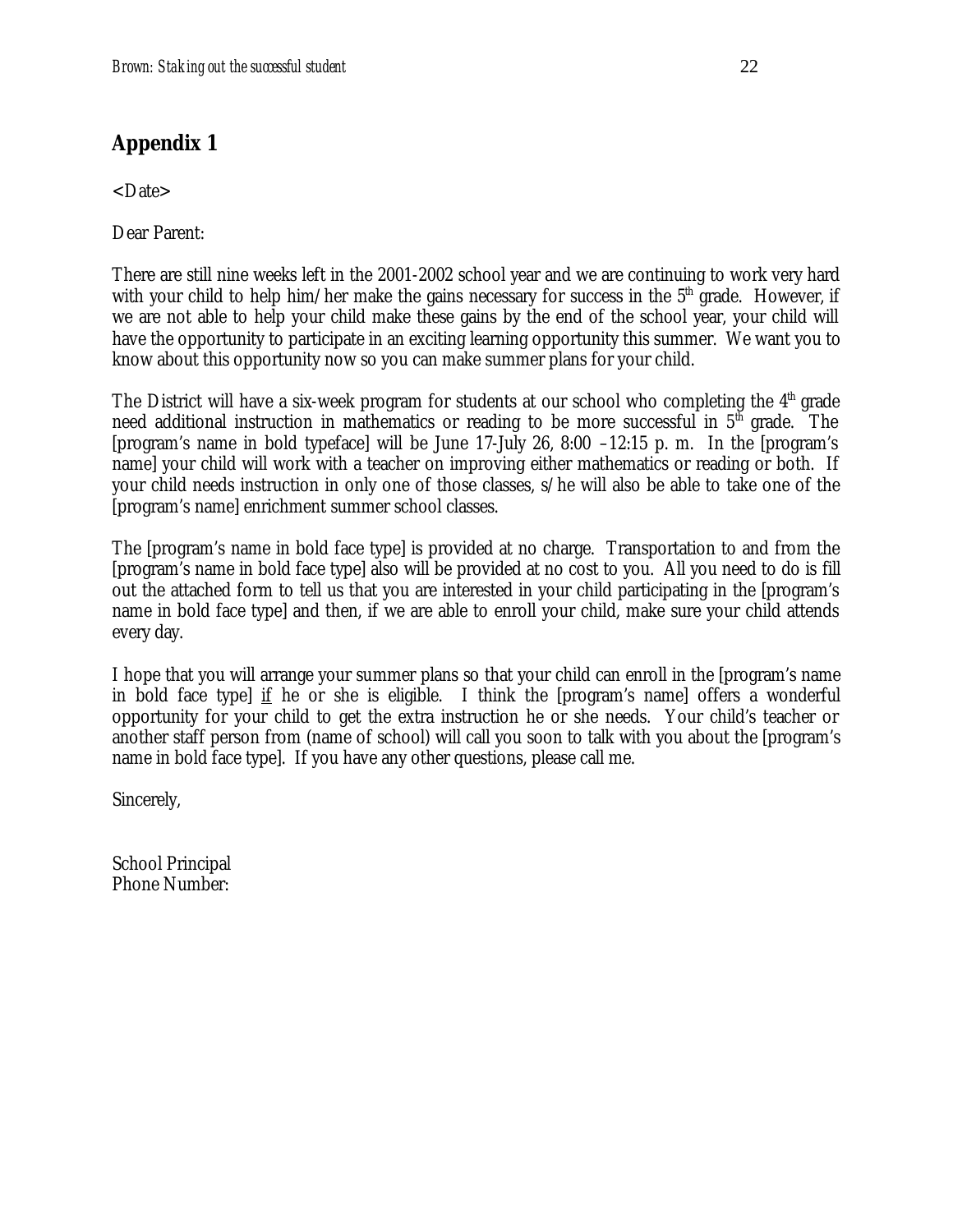# **Appendix 2**

#### **Student pre-[program's name] Survey Circle the word or number that best answers the question:**

| 1. Are you a (circle one)?                                                                                                                   |                                               | Boy            |                       |                | Girl          |                     |                      |
|----------------------------------------------------------------------------------------------------------------------------------------------|-----------------------------------------------|----------------|-----------------------|----------------|---------------|---------------------|----------------------|
| 2. How old are you?                                                                                                                          | $7\phantom{.0}$                               | 8              | 9                     | 10             | 11            | 12                  |                      |
| 3. At which school did you attend fourth grade?                                                                                              |                                               |                |                       |                |               |                     |                      |
| 4. Have you ever repeated a grade before? Yes                                                                                                |                                               |                |                       | No             |               | If yes, which one?  |                      |
| 5. How many brothers and sisters do you have all together? 0 1 2 3 4 5 6 7 8 9                                                               |                                               |                |                       |                |               |                     |                      |
| 6 Are any of your brothers or sisters in summer school? Yes No If yes, How many?                                                             |                                               |                |                       |                |               |                     |                      |
| 7. During the school year, where did you go after school? (circle the one you did most)<br>childcare<br>came home                            | after school program went to a friend's house |                |                       |                |               |                     | stayed w/ a relative |
| 8. During the school year, how many hours a day did you read (not including school)?<br>0                                                    | less than 1                                   | $\mathbf{1}$   | $\mathbf{2}$          | 3              | 4             | 5<br>6              |                      |
| 9. During the school year, how many hours a day did you watch TV or play video games?<br>$\boldsymbol{0}$                                    | less than 1                                   | $\mathbf{1}$   | $\mathbf{2}$          | 3 <sup>1</sup> | 4             | $5^{\circ}$<br>6    |                      |
| 10. How many hours a day did you spend doing homework in the 4th grade?<br>0                                                                 | less than 1                                   | $\blacksquare$ | $\mathbf{2}^{\prime}$ | 3              | 4             | $\overline{5}$<br>6 |                      |
| 11. Outside of school, whom do you usually play with (circle one)? Alone A friend A relative                                                 |                                               |                |                       |                |               |                     |                      |
| 12. What was your favorite part of 4th grade? (circle one)<br>Reading Math Social Studies Science Music Art P.E. Lunch Computers Recess      |                                               |                |                       |                |               |                     |                      |
| 13. What is your least favorite part of 4th grade? (circle one)<br>Reading Math Social Studies Science Music Art P.E. Lunch Computers Recess |                                               |                |                       |                |               |                     |                      |
| 14. My 4th grade teacher was (circle all that apply)<br>Helpful<br>Caring                                                                    | Smart                                         | <b>Strict</b>  | Fun                   |                | <b>Boring</b> |                     | Hard to understand   |
| 15. I got along with my 4th grade teacher this year. (Circle one)                                                                            |                                               |                |                       |                |               | Yes                 | No                   |
| 16. Rate your work in the 4th grade. It was (circle one)<br>Horrible<br>Poor                                                                 |                                               | Okay           |                       |                | Pretty good   | The best            |                      |

17. When I do my homework, I usually (circle one)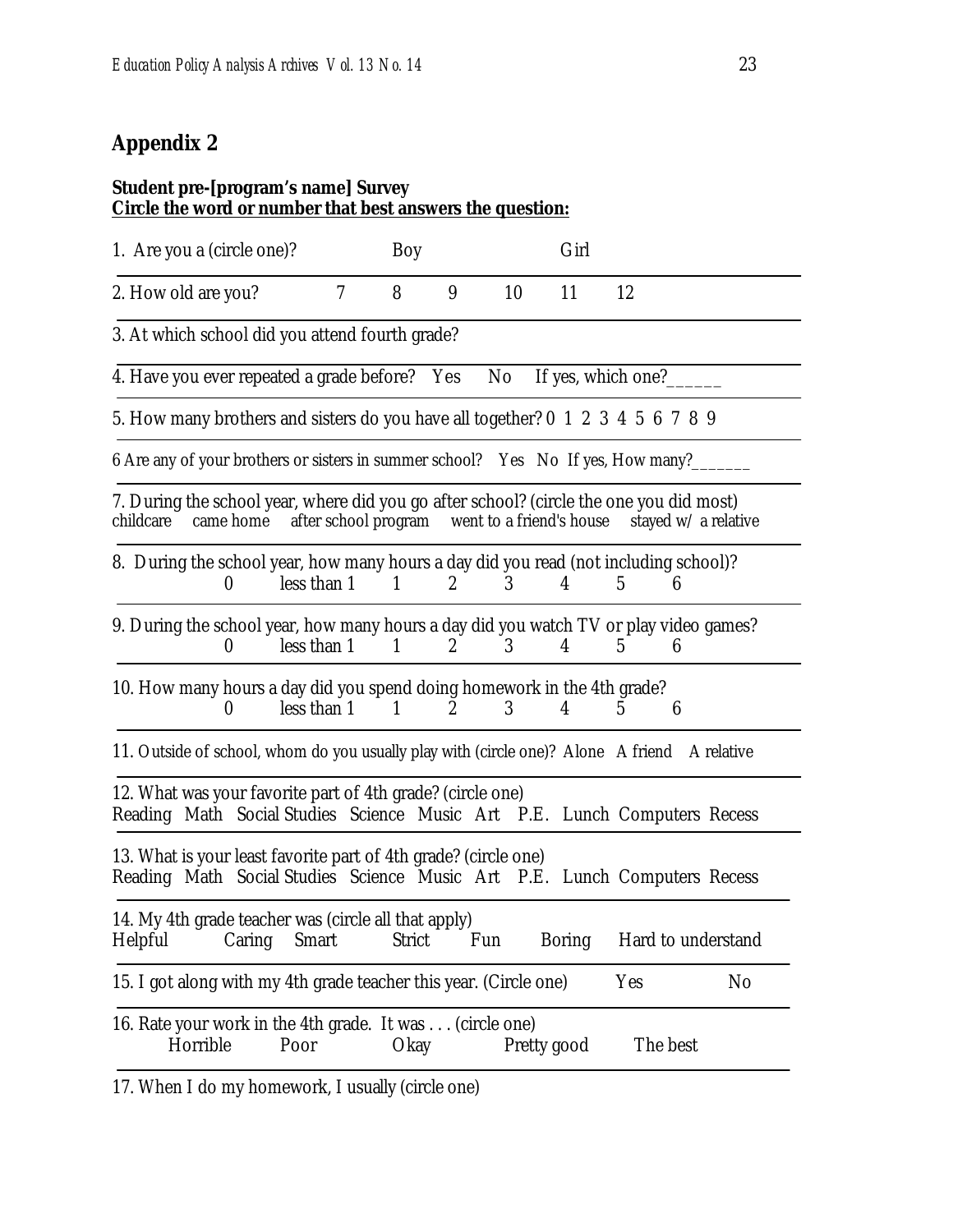do a good job do a bad job get confused forget to do it need someone to help me

18. When I take a test, I usually (circle one)

| do a good job           | do an okay job do a bad job get confused                                                                                                                                     |                                                   |                | cheat on the test     |                           |
|-------------------------|------------------------------------------------------------------------------------------------------------------------------------------------------------------------------|---------------------------------------------------|----------------|-----------------------|---------------------------|
|                         | 19. I feel that I am ready to go to the 5th grade (circle one) Yes                                                                                                           |                                                   |                | N <sub>0</sub>        | Not sure                  |
|                         | 20. Who first told you that you had to go to summer school?(circle one) Parent                                                                                               |                                                   |                |                       | Teacher                   |
|                         | 21. Is this your first time in summer school? Yes                                                                                                                            |                                                   | N <sub>0</sub> |                       |                           |
|                         | 22. Do you want to be in summer school? (circle one)                                                                                                                         |                                                   | <b>Yes</b>     |                       | N <sub>0</sub>            |
| I want to go<br>Reading | 23. I am going to summer school because (circle all that apply)<br>I want to take an enrichment course<br>24. I need help in these subjects (circle all that apply).<br>Math | My parents want me to go<br><b>Social Studies</b> | Science Art    | I don't know<br>Music | My teacher wants me to go |
| Do Math<br>Read         | 25. In summer school, I think I will (circle all that apply)                                                                                                                 | Play games Have homework                          |                |                       | Take tests Do worksheets  |
| Read                    | 26. In summer school, I do not want to (circle all that apply)<br>Do Math                                                                                                    | Play games Have homework                          |                | Take tests            | Do worksheets             |
|                         | 27. If I were not in summer school, I would be (circle one)<br>At home with my family At a camp At child care With a relative                                                |                                                   |                |                       | With a friend             |

#### **Please write answers to these questions as best you can. (If you need more space, you can write on the back of the page.)**

1. Why are you in summer school?

2. What do you hope to learn in summer school?

#### 3. How would you rank yourself as a student? (circle one)

| Horrible | Poor | Okay | Pretty good | The best |
|----------|------|------|-------------|----------|
| Why?     |      |      |             |          |

• Why?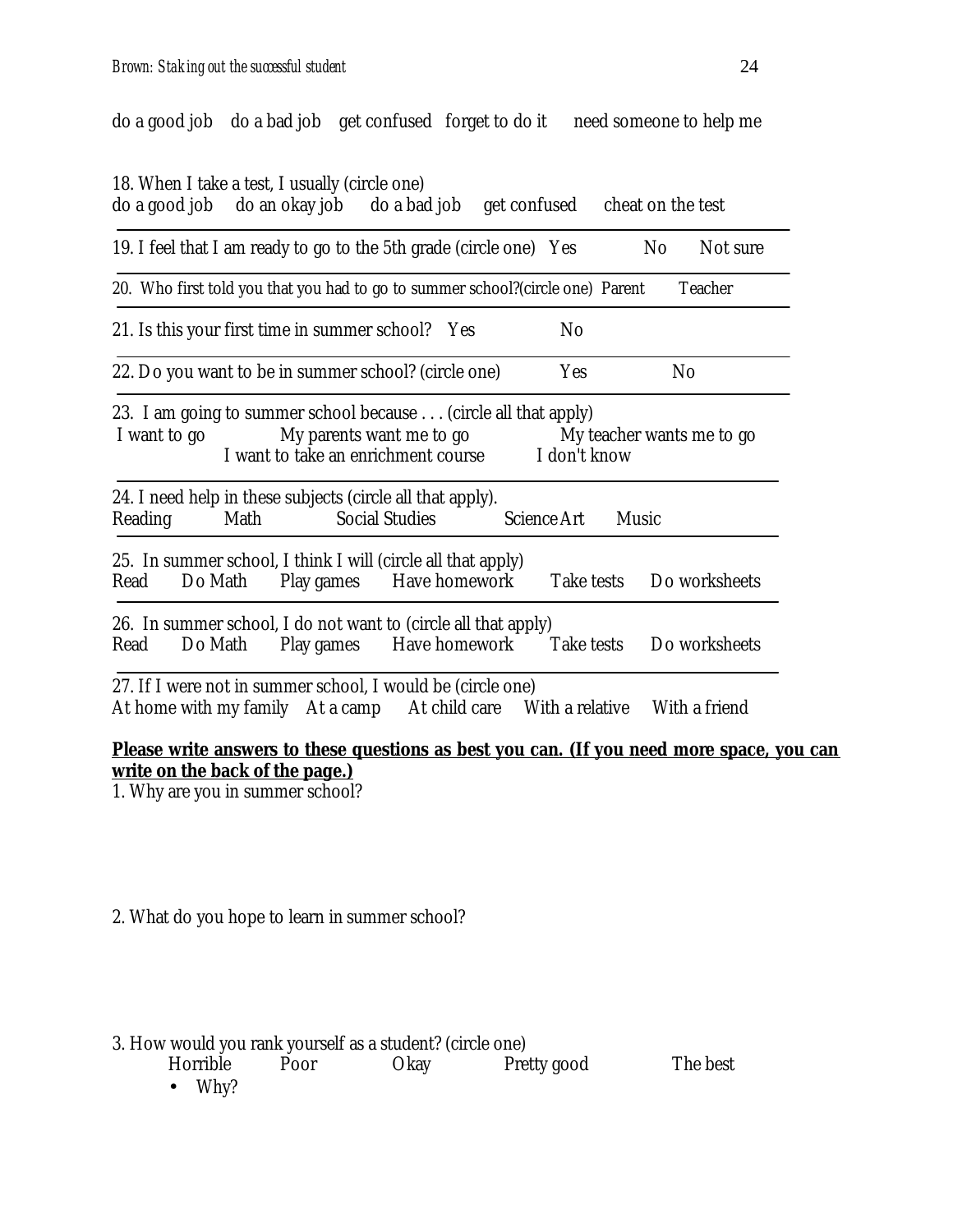#### **Student post [program's name] Survey Circle the word or number that best answers the question:**

| 1. Are you a (circle one)?                                                                                    | Boy                                           |               |                  | Girl                    |               |                        |                      |
|---------------------------------------------------------------------------------------------------------------|-----------------------------------------------|---------------|------------------|-------------------------|---------------|------------------------|----------------------|
| 2. How old are you?                                                                                           | $\tau$                                        | 8             | 9                | 10                      | 11            | 12                     |                      |
| 3. At which school did you attend fourth grade?                                                               |                                               |               |                  |                         |               |                        |                      |
| 4. Have you ever repeated a grade before? Yes                                                                 |                                               |               |                  | No                      |               | If yes, which one?____ |                      |
| 5. How many brothers and sisters do you have all together? 0 1 2 3 4 5 6 7 8 9                                |                                               |               |                  |                         |               |                        |                      |
| 6 Are any of your brothers or sisters in summer school? Yes No If yes, How many?                              |                                               |               |                  |                         |               |                        |                      |
| 7. During the summer, where did you go after school? (circle the one you did most)<br>child care<br>came home | after school program went to a friend's house |               |                  |                         |               |                        | stayed w/ a relative |
| 8. During summer school, how many hours a day did you read (not including school)?<br>$\boldsymbol{0}$        | less than 1                                   | $\mathbf{1}$  | $\mathbf{2}$     | 3                       | 4             | 5                      | 6                    |
| 9. During the summer, how many hours a day did you watch TV or play video games?<br>$\boldsymbol{0}$          | less than 1                                   | 1             | $\boldsymbol{2}$ | 3                       | 4             | 5                      | 6                    |
| 10. How many hours a day did you spend doing homework this summer?<br>$\theta$                                | less than 1                                   | $\mathbf{1}$  | $\overline{2}$   | 3                       | 4             | $\overline{5}$         | 6                    |
| 11. Outside of school, who did you usually play with (circle one)? Alone                                      |                                               |               |                  |                         |               | A friend               | A relative           |
| 12. Was this your first time in summer school?                                                                |                                               |               |                  | yes                     |               | no                     |                      |
| 13. Overall, how would you rate your summer school experience? (circle one)<br>Good<br>Great                  |                                               |               | Fair             |                         | Bad           |                        | Horrible             |
| 14. What was your favorite part of summer school?<br>Reading                                                  | Math                                          |               |                  | <b>Enrichment Class</b> |               |                        | Recess               |
| 15. What was your least favorite part of summer school?<br>Reading                                            | Math                                          |               |                  | <b>Enrichment Class</b> |               |                        | Recess               |
| 16. My parents helped with summer school when I needed it (circle one) Yes                                    |                                               |               |                  |                         |               |                        | N <sub>0</sub>       |
| 17. My summer school teacher was (circle all that apply)<br>Helpful<br>Caring                                 | <b>Smart</b>                                  | <b>Strict</b> |                  | Fun                     | <b>Boring</b> |                        | Hard to understand   |
| 18. I got along with my summer school teacher? (circle one)                                                   |                                               |               |                  |                         | Yes           |                        | N <sub>0</sub>       |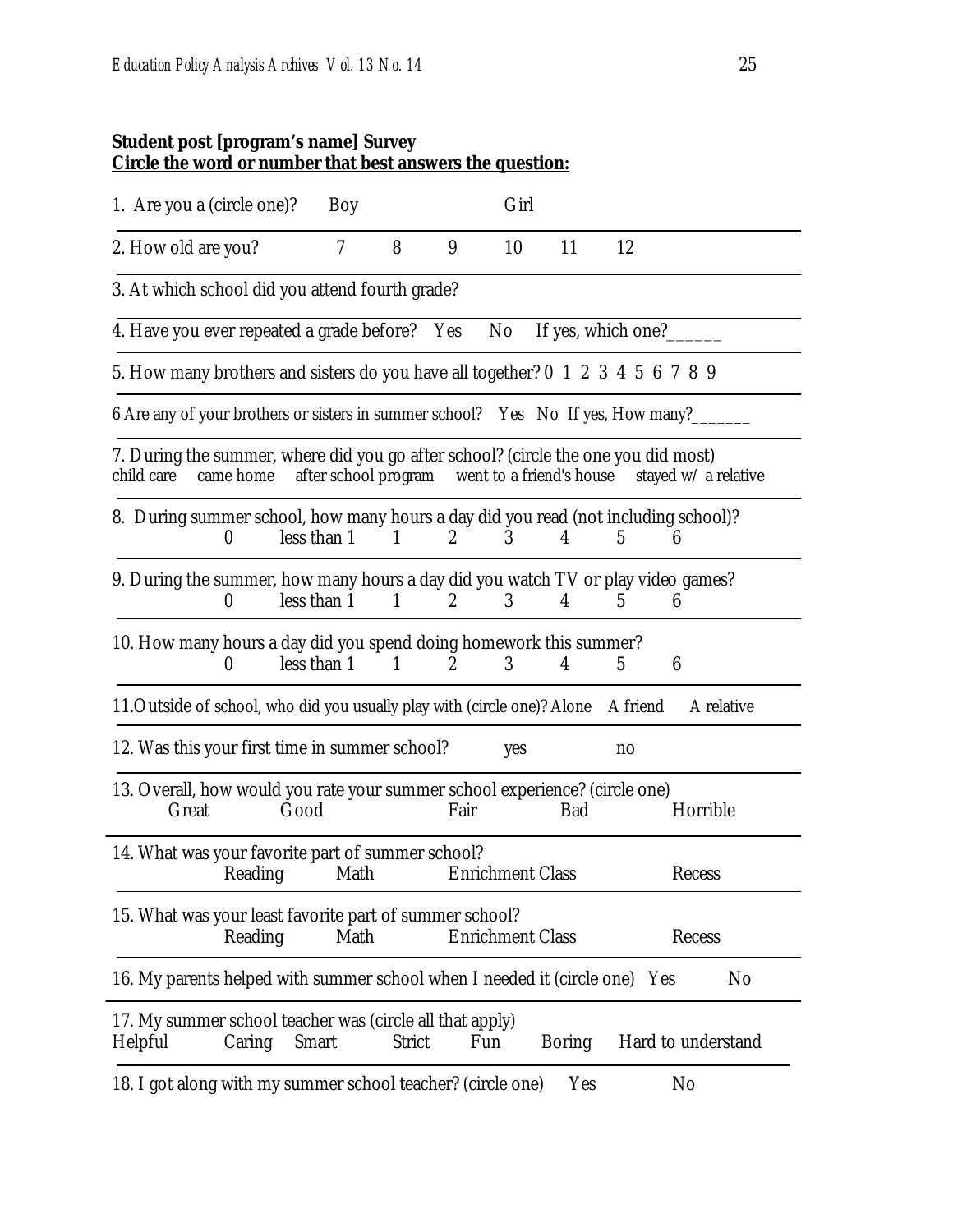| A really bad job A bad job                                                             |          | An okay job                       |                       | A good job  | A great job                                                                                      |
|----------------------------------------------------------------------------------------|----------|-----------------------------------|-----------------------|-------------|--------------------------------------------------------------------------------------------------|
| 20. My reading class this summer was (circle one)<br>Too easy                          | Easy     | Just right                        | Hard                  |             | Too hard                                                                                         |
| 21. My math class this summer was (circle one)                                         | Too easy | Easy                              | Just right            | Hard        | Too hard                                                                                         |
| 22. I feel that I still need help in these subjects (circle all that apply)<br>Reading | Math     |                                   | <b>Social Studies</b> | Science Art | Music                                                                                            |
|                                                                                        |          |                                   |                       |             | 23. If I had a choice to go to summer school again, I would choose (circle one): To go Not to go |
| 24. In summer school, I felt that I did a (circle one)                                 |          | A great job A good job A fair job |                       | A bad job   | A really bad job                                                                                 |
|                                                                                        |          |                                   |                       |             | Please write answers to these questions as best you can. (If you need more space, you can        |

**write on the back of the page.)** 1. What did you learn this summer?

| 2. How would you rank yourself as a student? (circle one) |      |      |             |          |
|-----------------------------------------------------------|------|------|-------------|----------|
| Horrible                                                  | Poor | Okay | Pretty good | The best |
|                                                           |      |      |             |          |

• Why?

3. Make a list of all the things that you liked about the summer school and a list of all the things that you did not like about summer school?

Things I liked about the Academy Things I disliked about the Academy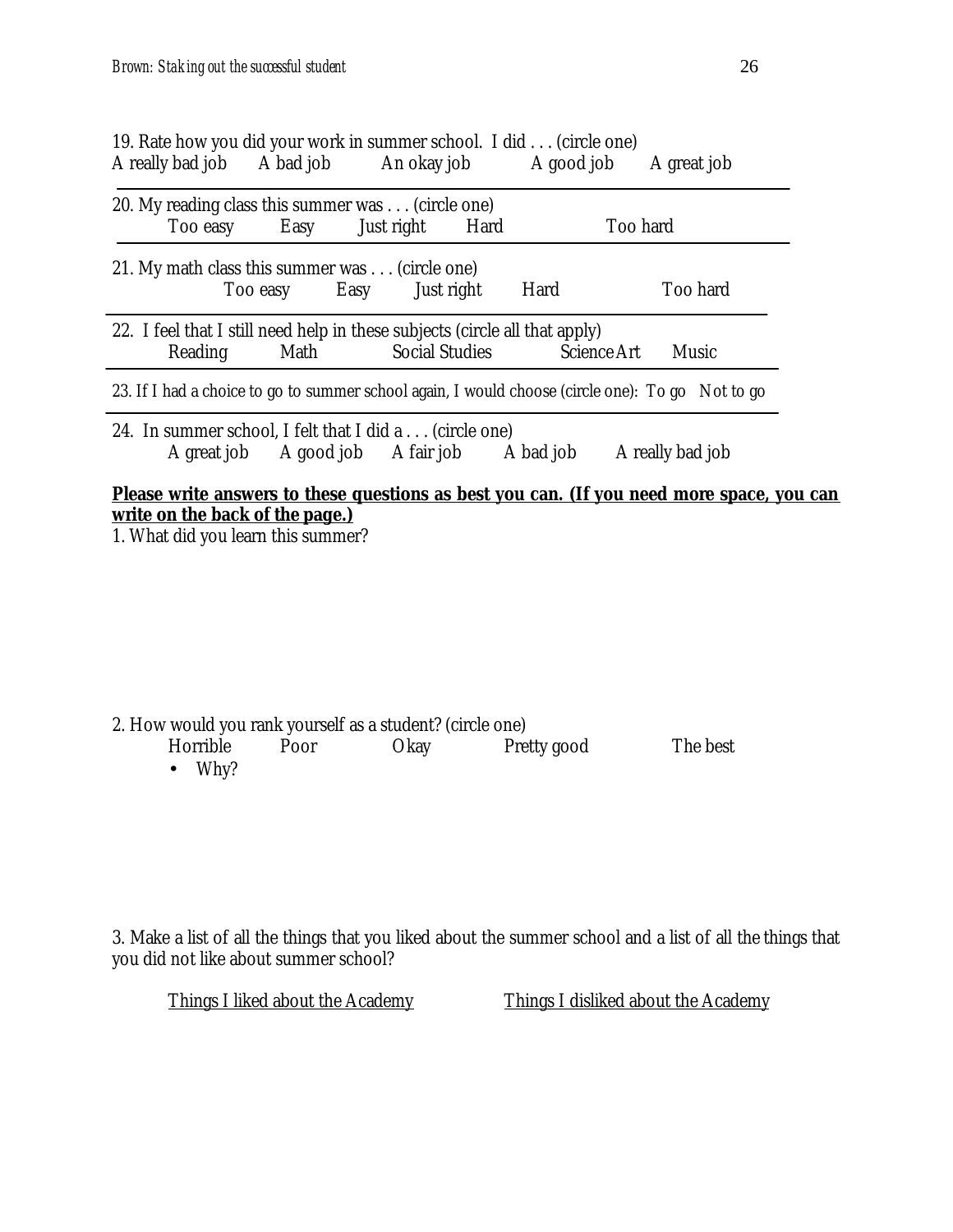#### **Please answer the questions as best you can:**

1. How are you related to the child in your household who attended summer school?

2. How old are you?

3. Which school did your child attend fourth grade at last year?

4. How many children are in your family?

5 Are any of them besides the fourth grader attending summer school? Yes No How many?

6. What did your child do after the summer school program each day? (circle one) child care came home day camp go to a friend's house stay with a relative

7. Circle all the activities that you child participated in over the summer. watching TV/playing video games team sports reading playing outside playing an instrument

8. How often and for how long did your child participate in each activity? watching TV/playing video games \_\_\_\_\_\_\_\_\_\_\_\_\_\_\_\_\_\_\_\_\_team sports

reading \_\_\_\_\_\_\_\_\_\_\_\_\_\_\_ playing an instrument\_\_\_\_\_\_\_\_\_\_\_\_\_\_\_\_ playing outside\_\_\_\_

9. How often did just you and your child do something together? (circle one) Everyday Couple times per week Once per week Once per month Never

10. How often do you and your child read together? (circle one) Everyday Couple times per week Once per week Once per month Never

11. Does your child usually play alone, with friends, or with family?

12. Was this your child's first time in summer school? If not, after what grade level did he or she attend it before?

| Reading | 13. What was your child's favorite part of summer school? (circle one)<br>Math Enrichment Class                                                            | Recess |
|---------|------------------------------------------------------------------------------------------------------------------------------------------------------------|--------|
| Reading | 14. What was your child's least favorite part of summer school? (circle one)<br>Math Enrichment Class                                                      | Recess |
|         | 15. How often was your child's summer school teacher in touch with you? (circle one)<br>Everyday Few times per week Once per week One time Two times Never |        |

16. How often did you go to your child's class(es) over the summer? (circle one)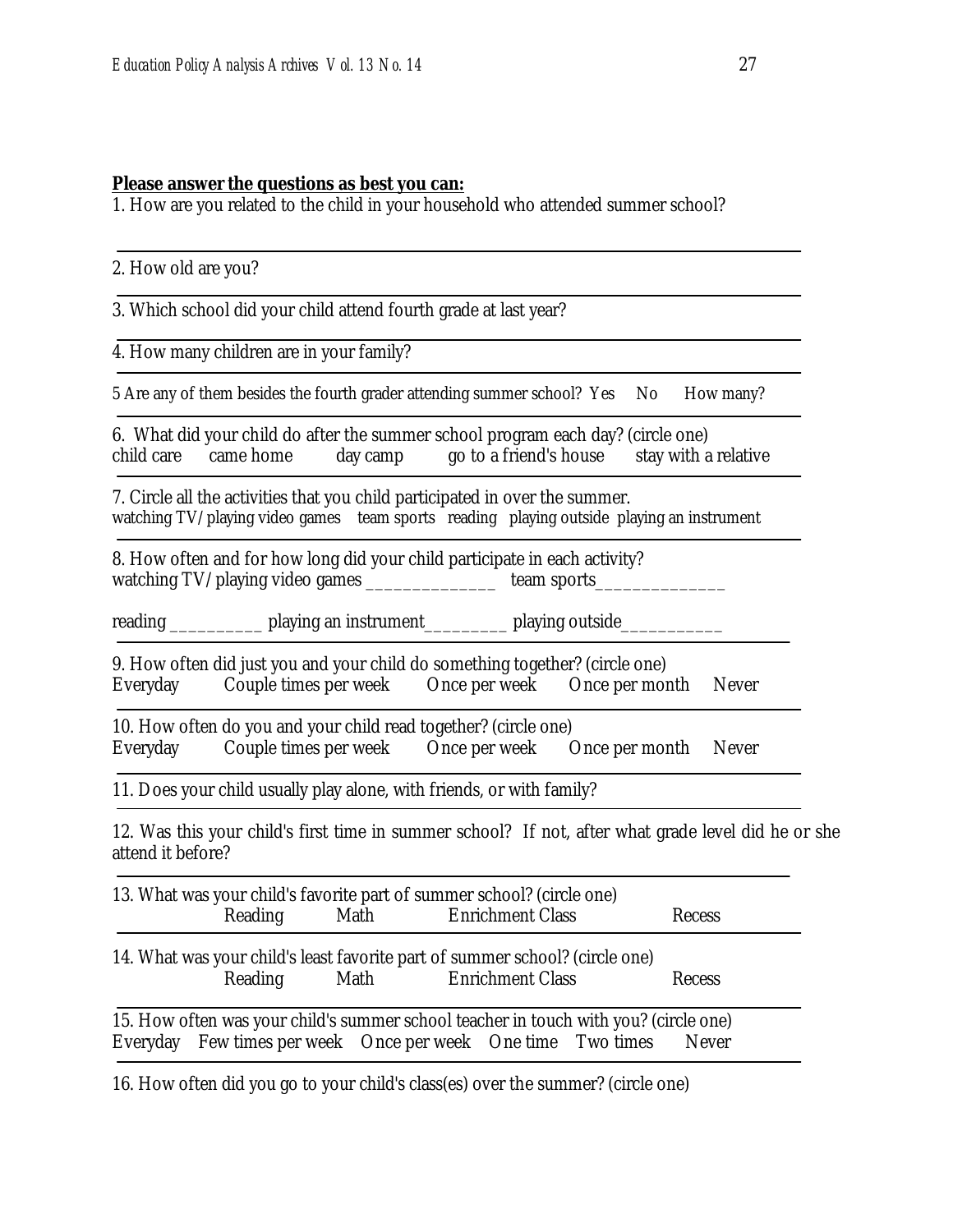Everyday Few times per week Once per week One time Two times Never

17. Do you believe that you child learned to become a better reader because he/she participated in the academy? yes no

|                                                                      | 19. Do you believe that your child is ready to enter fifth grade?                                                                                |         |                                     | yes<br>n <sub>0</sub> |    |  |
|----------------------------------------------------------------------|--------------------------------------------------------------------------------------------------------------------------------------------------|---------|-------------------------------------|-----------------------|----|--|
| Horrible                                                             | 20. Rate your child's literacy teacher.<br>Poor                                                                                                  | Average | Good                                | Excellent             |    |  |
| Horrible                                                             | 21. Rate your child's math teacher.<br>Poor                                                                                                      | Average | Good                                | Excellent             |    |  |
| 22. Do you believe that the Intermediate Academy was well organized? |                                                                                                                                                  |         |                                     |                       |    |  |
|                                                                      |                                                                                                                                                  |         |                                     | yes                   | no |  |
|                                                                      | 23. If you had another child in the fourth grade and he/she were invited to participate in the<br>summer reading academy, would you let him/her? |         | <b>ves</b>                          | no                    |    |  |
| poor                                                                 | 24. Overall, how would you rate your child's experience this summer? (circle one)<br>fair                                                        |         | somewhat worthwhile very worthwhile |                       |    |  |

- 1. What did your child learn in summer school this year?
- 2. What grade would you give your child's summer school experience?<br>Circle one (A being best and F worst): A B C D Circle one (A being best and F worst):  $A$  B C D F Why?
- 3. How do you think summer school changed your child as a student?

4. If you could change anything about the [District's name] summer reading program, what would it be and why?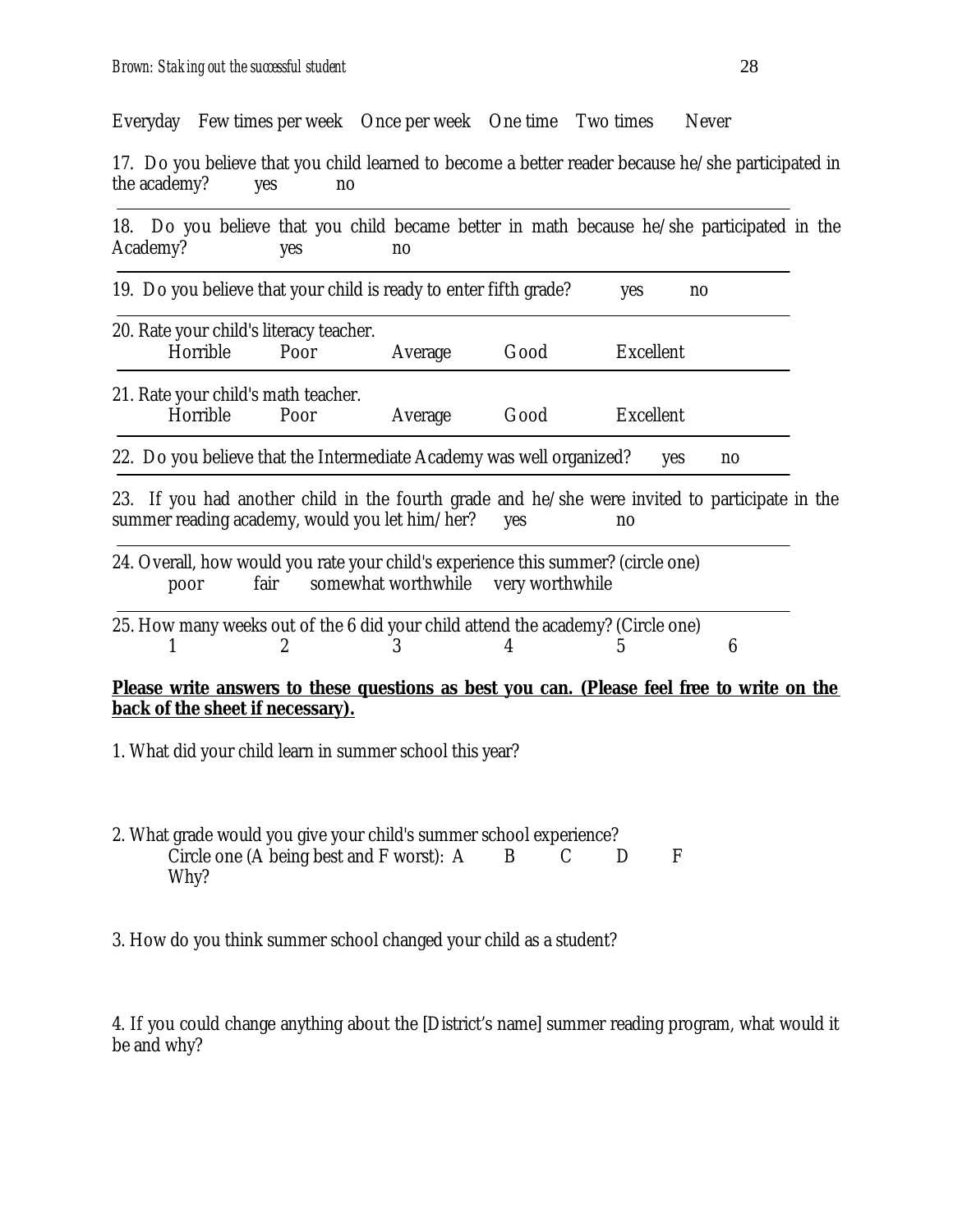#### *Education Policy Analysis Archives* **http://epaa.asu.edu**

#### **Editor: Sherman Dorn, University of South Florida**

Production Assistant: Chris Murrell, Arizona State University

General questions about appropriateness of topics or particular articles may be addressed to the Editor, Sherman Dorn, epaa-editor@shermandorn.com.

#### *EPAA* **Editorial Board**

**Michael W. Apple** University of Wisconsin

**Greg Camilli** Rutgers University

**Mark E. Fetler** California Commission on Teacher Credentialing

**Richard Garlikov** Birmingham, Alabama

**Thomas F. Green** Syracuse University

**Craig B. Howley** Appalachia Educational Laboratory

**Patricia Fey Jarvis**  Seattle, Washington

**Benjamin Levin** University of Manitoba

**Les McLean** University of Toronto

**Michele Moses** Arizona State University

**Anthony G. Rud Jr.** Purdue University

**Michael Scriven** Western Michigan University

**Robert E. Stake**  University of Illinois—UC

**Terrence G. Wiley** Arizona State University **David C. Berliner**  Arizona State University

**Linda Darling-Hammond**  Stanford University

**Gustavo E. Fischman** Arizona State Univeristy

**Gene V Glass** Arizona State University

**Aimee Howley** Ohio University

**William Hunter** University of Ontario Institute of Technology

**Daniel Kallós** Umeå University

**Thomas Mauhs-Pugh** Green Mountain College

**Heinrich Mintrop**  University of California, Berkeley

**Gary Orfield** Harvard University

**Jay Paredes Scribner** University of Missouri

**Lorrie A. Shepard** University of Colorado, Boulder

**Kevin Welner** University of Colorado, Boulder

**John Willinsky** University of British Columbia